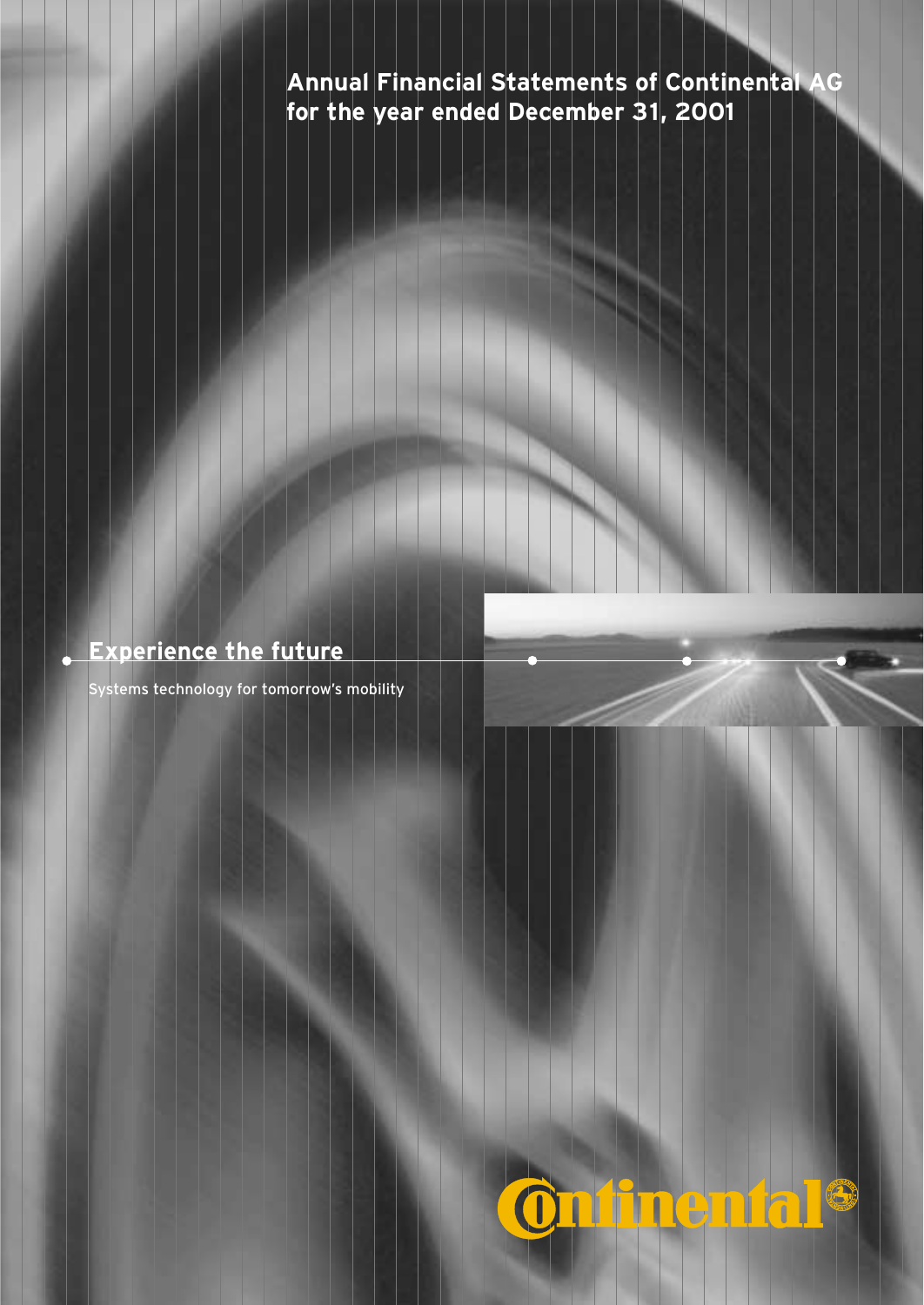## Ten-Year Survey – Continental AG

|                                      |           | 1992                     | 1993    | 1994    | 1995     | 1996    | 1997     | 1998    | 1999    | 2000    | 2001    |
|--------------------------------------|-----------|--------------------------|---------|---------|----------|---------|----------|---------|---------|---------|---------|
|                                      |           |                          |         |         |          |         |          |         |         |         |         |
| <b>Balance sheet</b>                 |           |                          |         |         |          |         |          |         |         |         |         |
| Fixed assets                         |           |                          |         |         |          |         |          |         |         |         |         |
| and investments                      | €m        | 1,126.6                  | 1,174.9 | 1.099.6 | 950.4    | 916.3   | 976.2    | 2,054.1 | 2,498.7 | 2,719.2 | 3.379.2 |
| Current assets                       | €m        | 446.1                    | 462.7   | 434.1   | 596.9    | 645.7   | 955.5    | 951.7   | 1,012.2 | 1,062.1 | 1,241.8 |
| <b>Balance sheet total</b>           | €m        | 1,572.7                  | 1,637.6 | 1,533.7 | 1,547.3  | 1,562.0 | 1,931.7  | 3,005.8 | 3,510.9 | 3,781.3 | 4,621.0 |
| Shareholders' equity                 | €m        | 608.4                    | 682.3   | 711.9   | 722.5    | 742.6   | 1,073.7  | 1,091.4 | 1,428.3 | 1,543.7 | 1.467.0 |
| Long-term debt                       | €m        | 247.7                    | 347.7   | 357.0   | 209.3    | 343.3   | 346.7    | 1.279.0 | 1,000.3 | 710.9   | 1,352.7 |
| Capital expenditure                  | €m        | 99.6                     | 91.8    | 69.2    | 49.2     | 50.6    | 53.0     | 51.5    | 61.9    | 65.4    | 59.7    |
| Equity ratio                         | in $%$    | 38.7                     | 41.7    | 46.4    | 46.7     | 47.6    | 55.6     | 36.3    | 40.7    | 40.8    | 31.7    |
| Long-term financing                  |           |                          |         |         |          |         |          |         |         |         |         |
| of fixed assets and                  |           |                          |         |         |          |         |          |         |         |         |         |
| inventories                          | in $%$    | 64.5                     | 79.4    | 92.6    | 90.4     | 106.4   | 137.5    | 114.2   | 97.0    | 84.2    | 85.7    |
| Total indebtedness                   | €m        | 530.3                    | 337.0   | 213.8   | 98.7     | 18.8    | $+255.1$ | 710.6   | 633.0   | 822.0   | 1,500.8 |
| Self-financing ratio                 | in $%$    | 91.3                     | 79.6    | 901.0   | $-249.1$ | 194.9   | 123.6    | 10.1    | 70.9    | 33.1    | 15.8    |
| Liquidity ratio                      | in $%$    | 30.1                     | 54.0    | 76.6    | 81.0     | 116.0   | 198.7    | 158.7   | 90.1    | 66.3    | 68.1    |
| <b>Statement of Income</b>           |           |                          |         |         |          |         |          |         |         |         |         |
| Sales                                | $\in$ m   | 1,704.8                  | 1,147.4 | 1.168.9 | 1,391.4  | 1,348.0 | 1,479.2  | 1,590.7 | 1.644,9 | 1.769,8 | 1.850.1 |
| Foreign markets share                | in $%$    | 37.4                     | 34.6    | 34.9    | 32.6     | 37.0    | 38.3     | 39.1    | 43.2    | 47.7    | 50.5    |
| Cost of sales <sup>1</sup>           | in $%$    | 82.4                     | 86.7    | 86.8    | 83.5     | 81.0    | 79.2     | 78.7    | 77.9    | 76.9    | 78.6    |
| Selling expenses <sup>1</sup>        | in $%$    | 7.6                      | 7.9     | 8.5     | 8.4      | 10.6    | 11.9     | 10.7    | 10.2    | 10.5    | 10.5    |
| Administrative expenses <sup>1</sup> | in $%$    | 5.8                      | 5.4     | 4.9     | 5.5      | 5.8     | 4.9      | 4.7     | 5.1     | 4.7     | 5.0     |
| Cost of materials                    | $\in$ m   | 1.077.3                  | 675.2   | 705.8   | 882.3    | 754.2   | 795.5    | 873.8   | 916.6   | 979.3   | 1.025.2 |
| Personnel expenses                   | €m        | 328.5                    | 299.4   | 292.6   | 330.8    | 388.2   | 382.5    | 412.5   | 399.3   | 396.3   | 446.9   |
| Depreciation <sup>2</sup>            | €m        | 85.8                     | 86.9    | 84.6    | 49.3     | 51.8    | 57.4     | 60.2    | 64.4    | 68.9    | 71.0    |
| Cash flow                            | €m        | 139.8                    | 108.3   | 112.0   | 108.1    | 161.5   | 157.7    | 156.0   | 292.3   | 151.9   | 171.2   |
| Value added                          | €m        | 411.5                    | 378.4   | 350.0   | 380.6    | 446.2   | 442.8    | 492.1   | 609.6   | 607.1   | 499.0   |
| Net income/loss                      | €m        | 19.4                     | 36.4    | 24.2    | 28.9     | 34.3    | 46.1     | 51.2    | 119.7   | 112.0   | $-16.3$ |
| Dividend                             | €m        | $\overline{\phantom{a}}$ | 18.5    | 19.2    | 24.0     | 29.0    | 41.0     | 47.0    | 58.8    | 64.1    |         |
| <b>Employees</b>                     |           |                          |         |         |          |         |          |         |         |         |         |
| Annual average                       | Thousands | 8.4                      | 7.5     | 6.7     | 7.4      | 8.0     | 7.5      | 7.5     | 7.6     | 7.5     | 7.6     |
|                                      |           |                          |         |         |          |         |          |         |         |         |         |

1 % of sales

2 Excluding writedowns on investments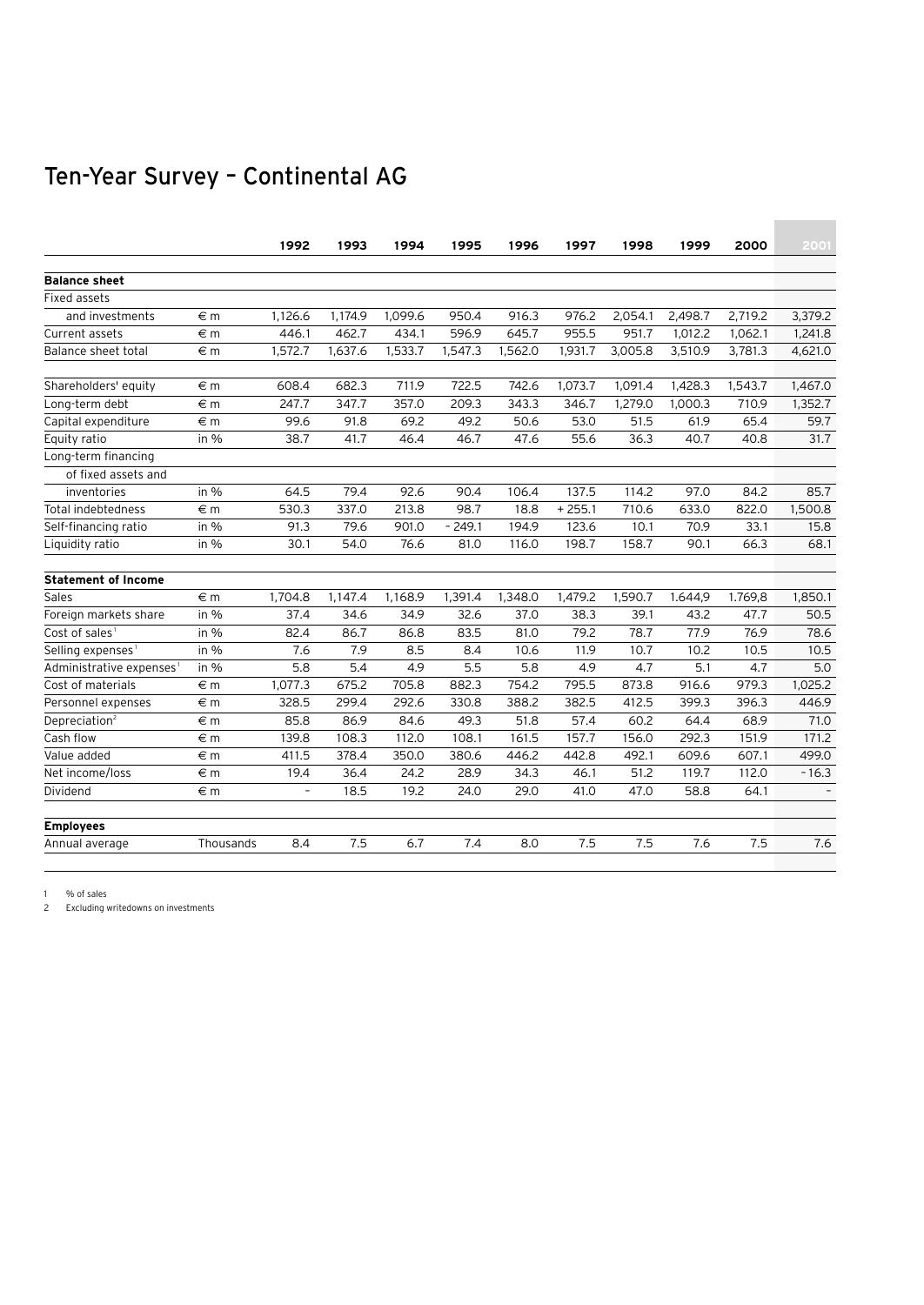## Continental Aktiengesellschaft Management Report

**Preliminary Remarks** This Management Report of Continental Aktiengesellschaft does not provide an overview of the position of the Continental Corporation as a whole, but rather refers solely to the parent company. For a comprehensive understanding of the Continental Corporation, please refer to Continental's Annual Report, which contains the group management report and the consolidated financial statements prepared in accordance with US GAAP.

#### **Economic Situation and Business Developments in 2001**

**The Global Economy** Developments in the global economy were inconsistent. While Europe initially performed well, reaching the previous year's high levels, the US and Asia had a poor start to the 2001.

US economic development collapsed in the wake of the terrorist attacks, and Europe followed suit with a clear downturn.

An economic upswing is not expected until the second half of 2002.

**Automobile Production** Contrary to Q3 forecasts, which assumed a slight drop in Western European passenger car production in 2001, production reached the same level as the previous year at 16.8 million units. In the NAFTA area, fears of a significant downturn were confirmed. At 15.5 million vehicles, production was down by 10.0 %.

Production of commercial vehicles in Europe was down by 4% to 0.39 million units. In the NAFTA area a major drop of 33% was recorded, to 0.34 million vehicles.

**Earnings** At € 1,850.1 million, sales were up by € 80.3 million on the previous year (+4.5%). The reason behind this clear improvement in sales was the positive trend in our original equipment business for passenger cars. There was a slight decline in our replacement business, while the commercial vehicle segment stagnated.

Gross profit on sales fell short of the previous year's figure by 3.1%; at € 163.4 million, profit before the financial result was down on the previous year's figure of  $\in$  165.0 million.

During the fiscal year, extensive restructuring measures were undertaken in consolidated companies, both in Germany and abroad. These measures are recorded on the balance sheet as unscheduled writedowns of equity investments, the assumption of loss from investments and as an extraordinary subsidy.

Losses in the amount of € 94 million were absorbed from Continental Caoutchouc-Export-AG as a result of the write-down of the equity investment in UK-Holding following the sale of the trading activities in the United Kingdom. The fiscal year also saw the first-time assumption of a loss from Vergölst GmbH (€ 41 million) under the profit and loss transfer agreement still to be approved by the Annual General Meeting. A further loss of  $\in$  11 million was absorbed from ContiTech Holding GmbH in 2001 following a profit in the previous year. This was mainly due to the write-down of ContiTech Ages S.p.A. and the one-off effect from the provision set up for potential early retirement obligations.

The total value of the losses assumed and the writedowns of financial assets and short-term investments, which came to €167.0 million, was offset by income from investments and profit transfers, which totaled €229.6 million. Despite setting up the provision for potential early retirement obligations ( $\in$  22 million) and a  $\in$  6.2 million rise in net interest expense, a result from ordinary activities of € 171.5 million (previous year: € 142.3 million) was generated. The extraordinary result was impacted by a subsidy of € 174 million paid to Continental Automotive North America Inc., Charlotte, North Carolina (US), for restructuring measures introduced in 2001.

The tax expense amounted to €13.8 million. In total, this results in a net loss for the period of €16.3 million, which, after withdrawals from the reserve for treasury stock including retained profits brought forward, results in net retained profits of  $\in$  2.1 million.

**Dividends** The drastic restructuring measures posed a considerable burden on earnings and cash flow in fiscal year 2001. Having carefully weighed the interests of the shareholders, we are convinced it is inappropriate to pay a dividend for a fiscal year with a loss and high indebtedness. Instead we will contribute to the long-term recovery of the corporation and ask our shareholders for their understanding for this decision. We expect a marked improvement in earnings after taxes and to distribute an appropriate dividend for 2002.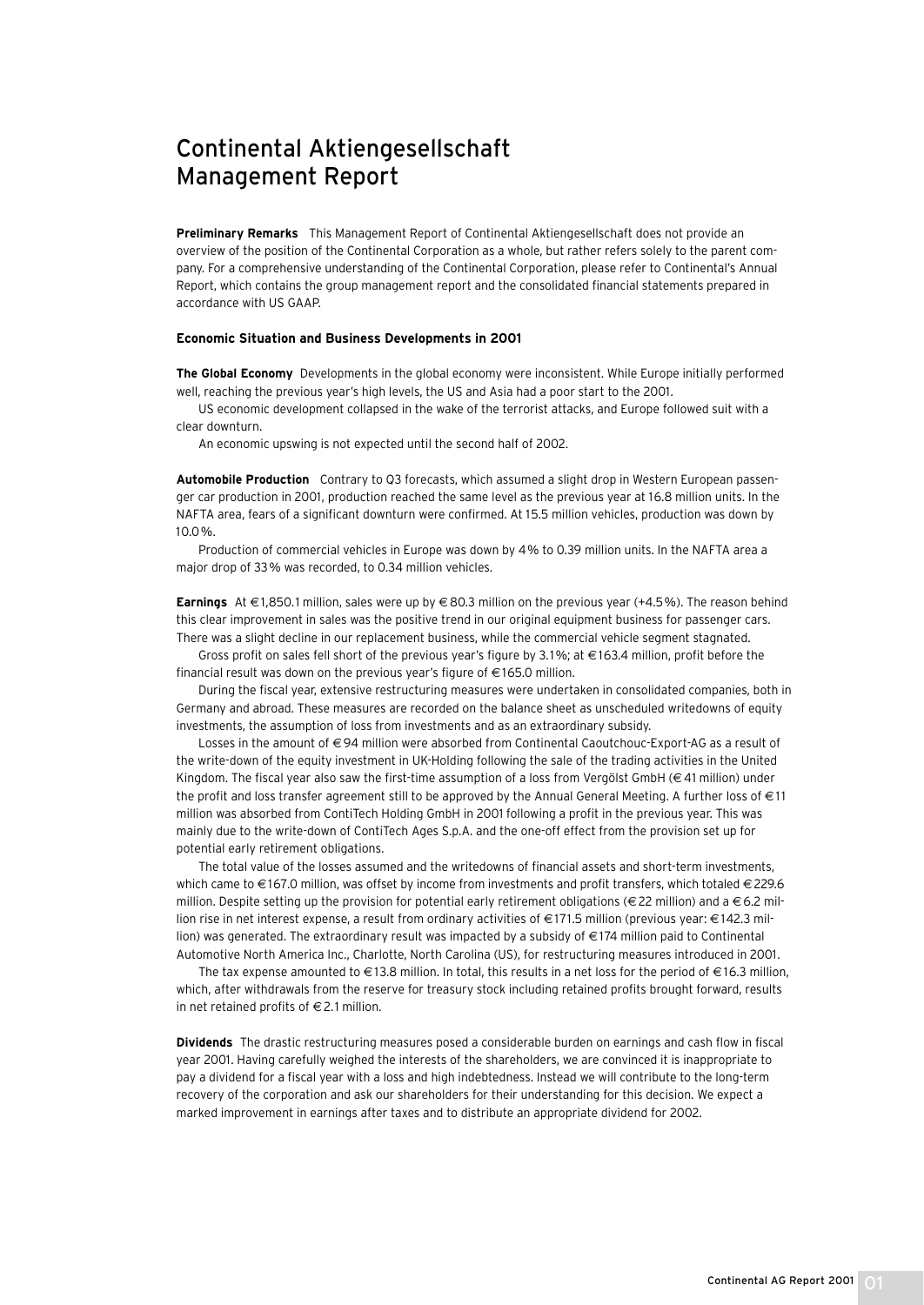**Net Assets and Financial Position** The balance sheet total rose by 22.2% as against the previous year to  $\in$  4.621.0 million

On the asset side, there was a  $\in$  659.9 million increase in investments, which was primarily due to the acquisition of the Temic Group and to other capital contributions to consolidated companies.

There was a drop in shareholders' equity on account of negative earnings and dividend payments for 2000. The equity ratio is now 31.7% (2000: 40.8%).

Total indebtedness (net) rose following deduction of cash, cash equivalents and marketable securities.

**Investments** The main focus of investments in property, plant and equipment in 2001 was on modernization with the aim of increasing efficiency and achieving further cost optimization.

#### **Personnel and Welfare**

|                    | 12/31/2001 | 12/31/2000 |
|--------------------|------------|------------|
| Wage earners       | 4.496      | 4.481      |
| Salaried employees | 3.080      | 3,006      |
| <b>Trainees</b>    | 298        | 293        |

The number of employees as of December 31, 2001, had risen by 94 to 7,874, including trainees. Training is highly important to the Company.

**Environmental Protection** Rather than merely complying with legal requirements and regulations, we aim – as far as is economically viable – to go beyond minimum legal requirements by making continuous improvements.

**Research and Development** Research and development is an integral part of Corporation structures.

**Risk of Future Developments** Due to its global business, Continental is naturally exposed to a number of risks that are inherent in entrepreneurial activities. For instance, Continental is exposed to uncertainties in economic developments in key trading countries, further magnified by the strongly cyclical nature of demand in some of our key markets. The automotive sector in particular is characterized by stiff competition that will likely intensify in the future due to global surplus capacity. Like all international automotive suppliers, Continental is also affected by the increasingly stringent statutory regulations and safety standards in its markets.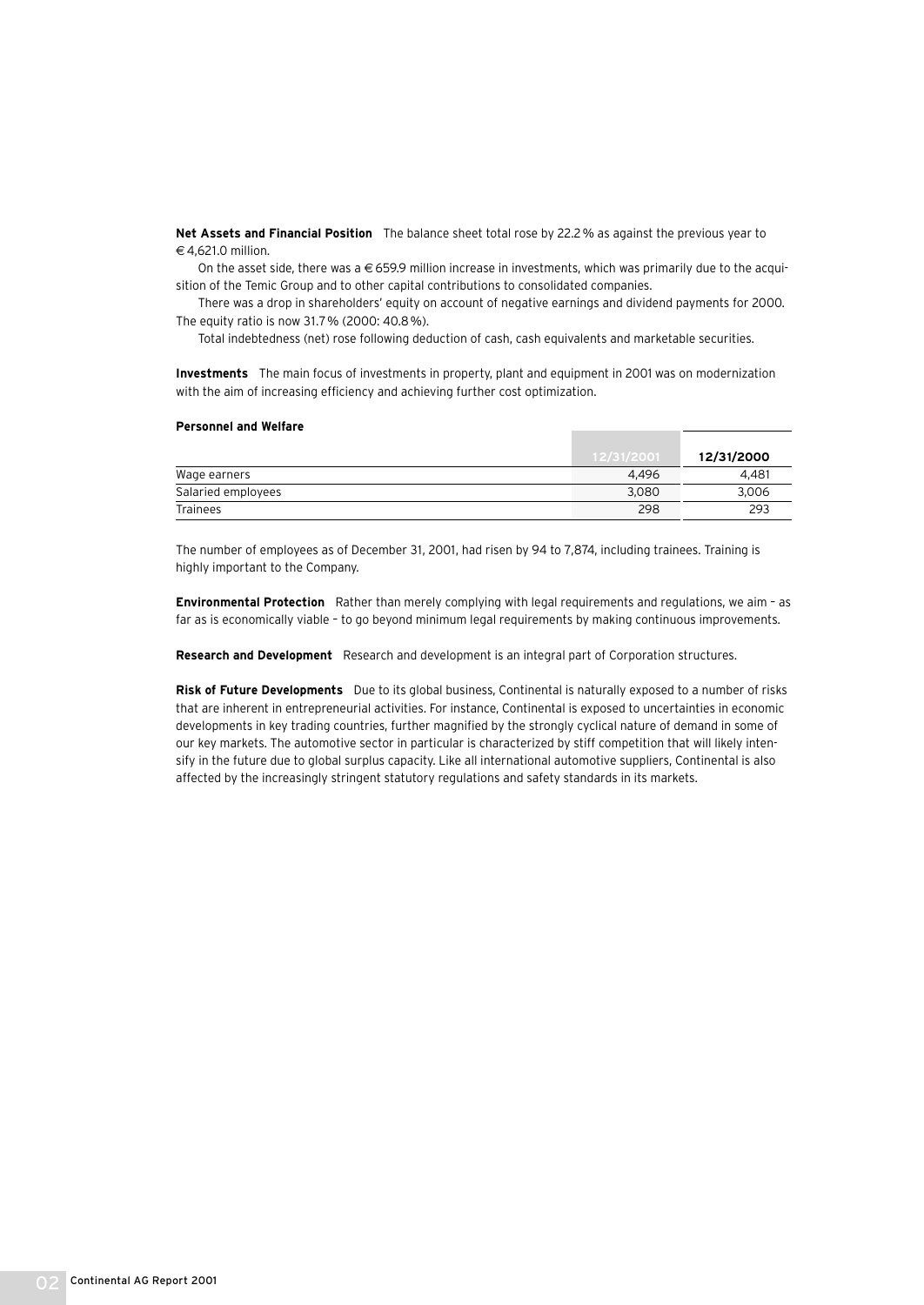**Risk Management** Continental AG has a Corporation-wide integrated risk management system that provides an early warning of potential risks, enabling management to assess and control exposure as well as exploit opportunities. In addition to basic principles and materiality levels, the system also contains instructions for capturing, measuring and reporting risks. It is integrated within the Corporation-wide strategy, planning and budgeting process. The system provides an extensive itemization of risks, their status and key changes as part of the regular reporting procedures. The immediate management is responsible for identifying and managing risks. A risk committee and regular internal audits support the process as a whole. We paid particular attention in the past year to our IT systems, interest rate and currency management and insurance coverage. The risk early warning system was audited by the auditors of the annual financial statements. It fully complies with the requirements of section 91 (2) of the AktG (German Stock Corporation Act).

**Events Subsequent to Fiscal Year 2001** The following events which occurred after the end of 2001 are of material importance to Continental AG and may lead to a different evaluation of the Company.

On February 13, 2002, DaimlerChrysler announced the exercise of its option for the sale of the remainder of its interest in Temic Telefunken microelectronic GmbH to Continental in April 2002.

On March 6, 2002, the Supervisory Board of Continental Gislaved Däck AB, Gislaved (Sweden), resolved to terminate tire production as of July 2002. This resolution followed the review that began during 2001.

**Outlook** The start of 2002 has confirmed our optimistic outlook.

Consolidated sales and earnings for the first few months are above the previous year's level. The Continental Automotive Systems, Passenger Tires, and Commercial Vehicle Tires divisions developed positively, while ContiTech and Continental Tire North America experienced slight declines in earnings.

The restructuring measures introduced in 2001 are progressing according to plan and we do not expect any special charges in 2002.

Economic developments and vehicle production figures remain difficult to forecast for the rest of the year. Nevertheless, we are expecting a slight increase in sales and a clear improvement in the result of operations. The anticipated net income will enable us to distribute an appropriate dividend.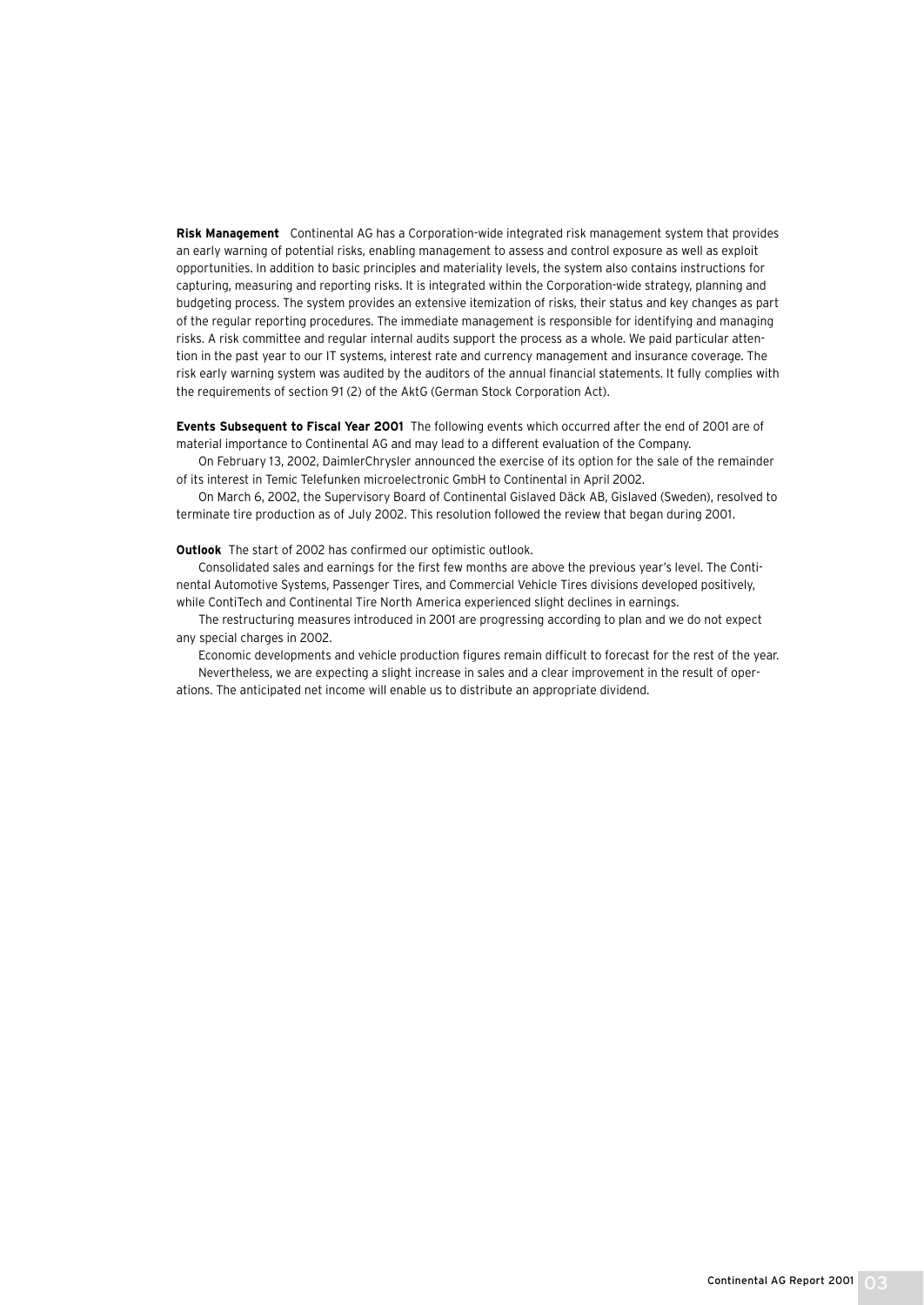## Continental Aktiengesellschaft Balance Sheets

### **Assets**

| in millions of $\in$                 | see Note       | 12/31/2001 | 12/31/2000 |
|--------------------------------------|----------------|------------|------------|
|                                      |                |            |            |
| Intangible assets                    |                | 33.0       | 40.7       |
| Property, plant and equipment        |                | 178.9      | 171.1      |
| Investments                          |                | 3,167.3    | 2,507.4    |
| <b>Fixed assets and investments</b>  |                | 3,379.2    | 2,719.2    |
| Inventories                          | 2              | 129.7      | 135.1      |
| Accounts receivable and other assets | 3              | 652.7      | 714.2      |
| Cash and cash equivalents            | $\overline{4}$ | 446.7      | 199.6      |
| <b>Current assets</b>                |                | 1,229.1    | 1,048.9    |
| <b>Prepaid expenses</b>              | 5              | 12.7       | 13.2       |
|                                      |                | 4,621.0    | 3,781.3    |

### **Shareholders' Equity and Liabilities**

| in millions of $\in$           | see Note       | 12/31/2001 | 12/31/2000 |
|--------------------------------|----------------|------------|------------|
|                                |                |            |            |
| Common stock                   | 6              | 343.4      | 342.5      |
| Additional paid-in capital     | $\overline{ }$ | 967.9      | 965.1      |
| Surplus reserve                | 8              | 153.6      | 171.5      |
| Retained earnings              |                | 2.1        | 64.6       |
| Shareholders' equity           |                | 1,467.0    | 1,543.7    |
| Special tax-allowable reserves | 9              | 63.9       | 97.3       |
| <b>Provisions</b>              | 10             | 546.4      | 469.0      |
| <b>Total liabilities</b>       | 11             | 2,543.7    | 1,671.3    |
|                                |                | 4,621.0    | 3,781.3    |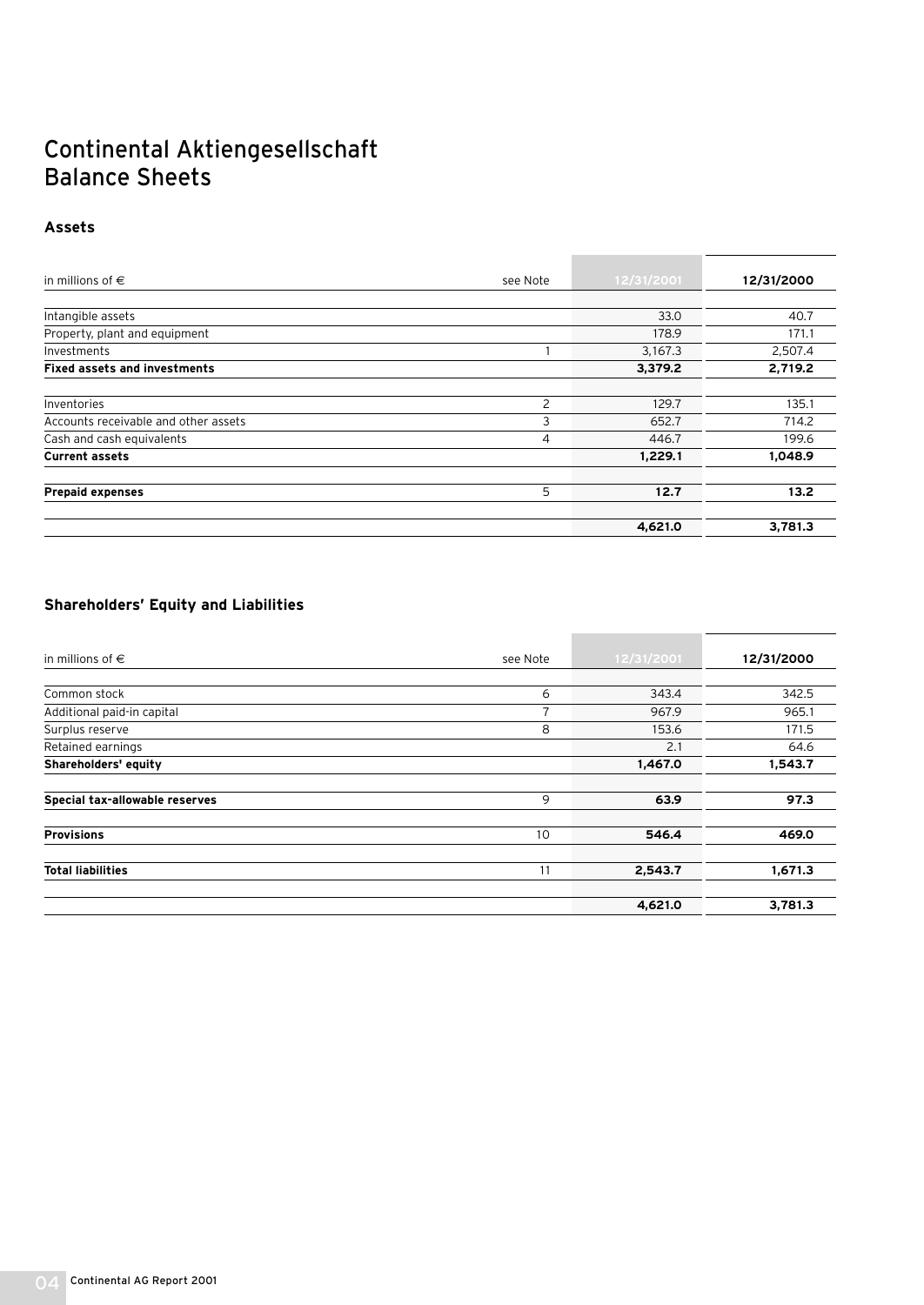## Continental Aktiengesellschaft Statements of Income

| in millions of $\in$                                  | see Note | 2001                     | 2000    |
|-------------------------------------------------------|----------|--------------------------|---------|
| <b>Sales</b>                                          | 12       | 1,850.1                  | 1,769.8 |
| Cost of sales                                         |          | 1,454.3                  | 1,361.5 |
| Gross profit on sales                                 |          | 395.8                    | 408.3   |
| Selling expenses                                      |          | 194.0                    | 185.0   |
| General administrative expenses                       |          | 93.2                     | 82.8    |
| Other operating income                                | 13       | 221.4                    | 224.9   |
| Other operating expenses                              | 14       | 166.6                    | 200.4   |
| Net income/(expense) from financial activities        | 15       | 8.1                      | $-22.7$ |
| <b>Earnings before taxes</b>                          |          | 171.5                    | 142.3   |
| Extraordinary expense                                 | 16       | $-174.0$                 |         |
| Income tax expenses                                   | 17       | 13.8                     | 30.3    |
| <b>Net income</b>                                     |          | $-16.3$                  | 112.0   |
| Retained earnings brought forward from the prior year |          | 0.5                      | 1.2     |
| Transfer from/to the reserve for treasury stock       |          | 17.9                     | $-15.1$ |
| Transfer to other surplus reserve                     |          | $\overline{\phantom{a}}$ | $-33.5$ |
| <b>Retained earnings</b>                              |          | 2.1                      | 64.6    |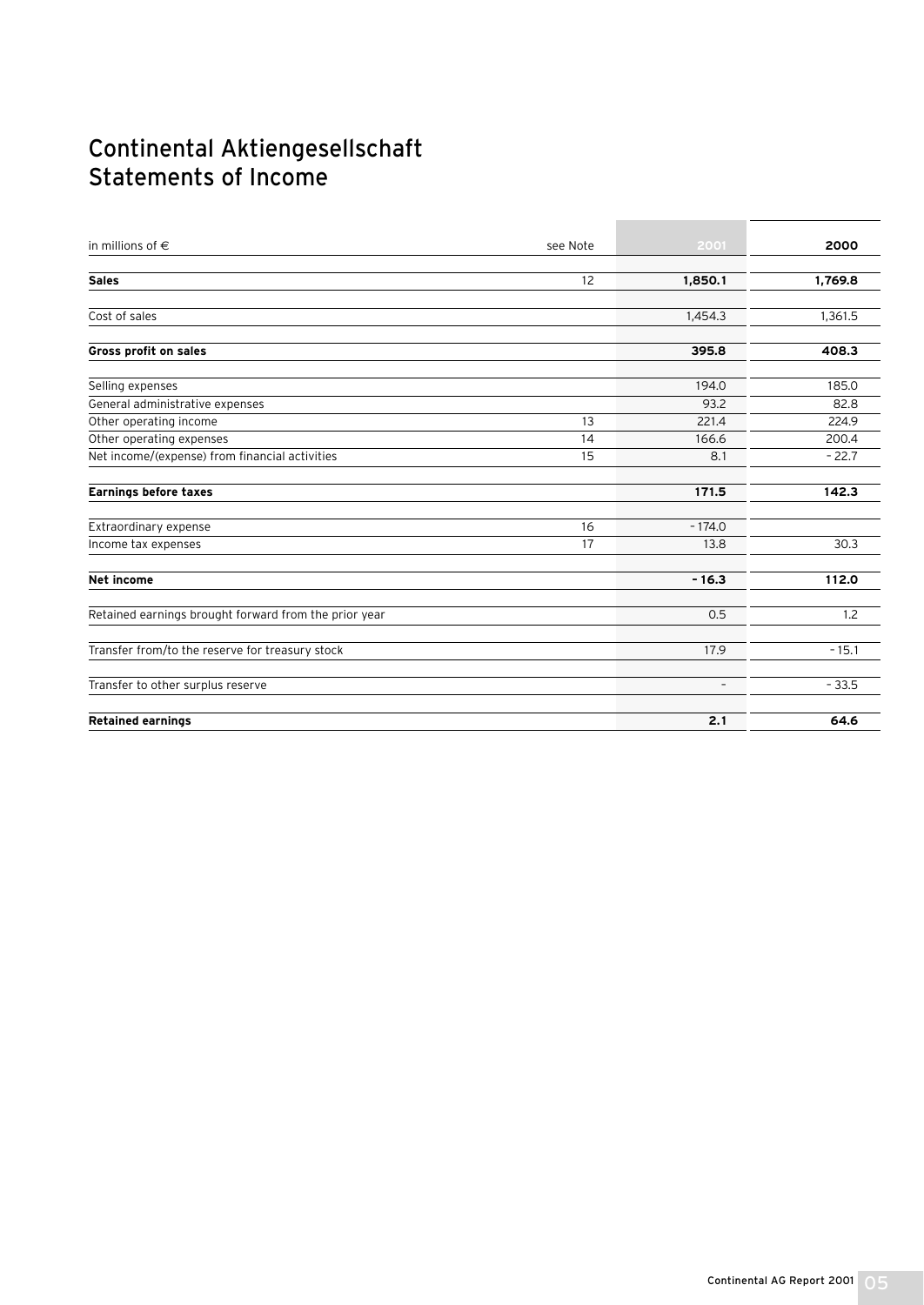## Continental Aktiengesellschaft Statements of Changes in Fixed Assets and Investments

|                                            |          | <b>Acquisition/Manufacturing cost</b> |             |                          |            |  |  |
|--------------------------------------------|----------|---------------------------------------|-------------|--------------------------|------------|--|--|
|                                            |          |                                       |             |                          |            |  |  |
|                                            | 1/1/2001 | Additions                             | Reclassifi- | <b>Disposals</b>         | 12/31/2001 |  |  |
| in millions of $\in$                       |          |                                       | cations     |                          |            |  |  |
| Franchises, operating licenses, industrial |          |                                       |             |                          |            |  |  |
| property and similar rights and assets     |          |                                       |             |                          |            |  |  |
|                                            | 115.1    | 12.0                                  | 7.0         | 1.3                      | 132.8      |  |  |
| and licenses for such rights and assets    |          |                                       |             |                          |            |  |  |
| Advances to suppliers                      | 7.5      | 3.9                                   | $-7.0$      |                          | 4.4        |  |  |
| Intangible assets                          | 122.6    | 15.9                                  |             | 1.3                      | 137.2      |  |  |
| Land, land rights and buildings            |          |                                       |             |                          |            |  |  |
| including buildings (on third-party land)  |          |                                       |             |                          |            |  |  |
| on land not owned                          | 180.8    | 3.6                                   | 3.8         | $\overline{\phantom{a}}$ | 188.2      |  |  |
| Technical equipment and machinery          | 425.7    | 13.3                                  | 28.5        | 25.5                     | 442.0      |  |  |
| Other equipment, factory                   |          |                                       |             |                          |            |  |  |
| and office equipment                       | 235.5    | 29.6                                  | 3.1         | 31.2                     | 237.0      |  |  |
| Advances to suppliers and assets           |          |                                       |             |                          |            |  |  |
| under construction                         | 46.5     | 13.2                                  | $-35.4$     |                          | 24.3       |  |  |
| Property, plant and equipment              | 888.5    | 59.7                                  |             | 56.7                     | 891.5      |  |  |
| Shares in affiliated companies             | 2.469.0  | 662.0                                 |             | 8.8                      | 3,122.2    |  |  |
| Shares in associates                       | 79.9     | 12.2                                  |             | 4.0                      | 88.1       |  |  |
| Other loans granted                        | 1.0      | 1.3                                   |             | 0.1                      | 2.2        |  |  |
| <b>Investments</b>                         | 2,549.9  | 675.5                                 |             | 12.9                     | 3,212.5    |  |  |
|                                            | 3,561.0  | 751.1                                 |             | 70.9                     | 4,241.2    |  |  |
|                                            |          |                                       |             |                          |            |  |  |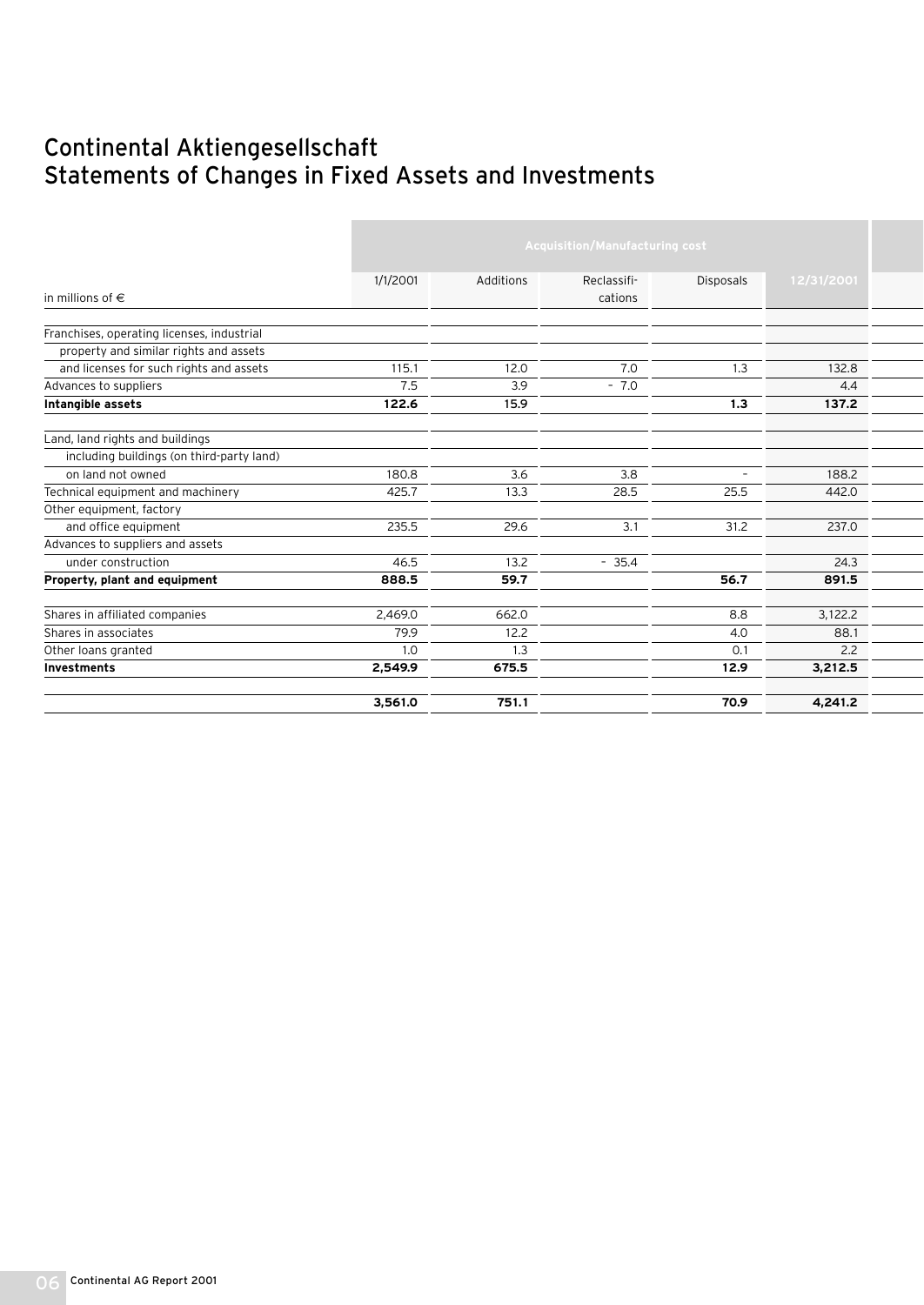|          |           | Depreciation           |           |            |            | <b>Book values</b> |
|----------|-----------|------------------------|-----------|------------|------------|--------------------|
| 1/1/2001 | Additions | Reclassifi-<br>cations | Disposals | 12/31/2001 | 12/31/2001 | 12/31/2000         |
|          |           |                        |           |            |            |                    |
| 81.9     | 23.5      |                        | 1.2       | 104.2      | 28.6       | 33.2               |
|          |           |                        |           |            | 4.4        | 7.5                |
| 81.9     | 23.5      |                        | 1.2       | 104.2      | 33.0       | 40.7               |
|          |           |                        |           |            |            |                    |
| 139.5    | 3.2       |                        |           | 142.7      | 45.5       | 41.3               |
| 379.1    | 19.9      |                        | 24.5      | 374.5      | 67.5       | 46.6               |
|          |           |                        |           |            |            |                    |
| 198.8    | 25.5      |                        | 28.9      | 195.4      | 41.6       | 36.7               |
|          |           |                        |           |            |            |                    |
|          |           |                        |           |            | 24.3       | 46.5               |
| 717.4    | 48.6      |                        | 53.4      | 712.6      | 178.9      | 171.1              |
| 40.3     |           |                        |           | 40.3       | 3,081.9    | 2,428.7            |
| 2.2      | 2.7       |                        |           | 4.9        | 83.2       | 77.7               |
|          |           |                        |           |            | 2.2        | 1.0                |
| 42.5     | 2.7       |                        |           | 45.2       | 3,167.3    | 2,507.4            |
| 841.8    | 74.8      |                        | 54.6      | 862.0      | 3,379.2    | 2,719.2            |
|          |           |                        |           |            |            |                    |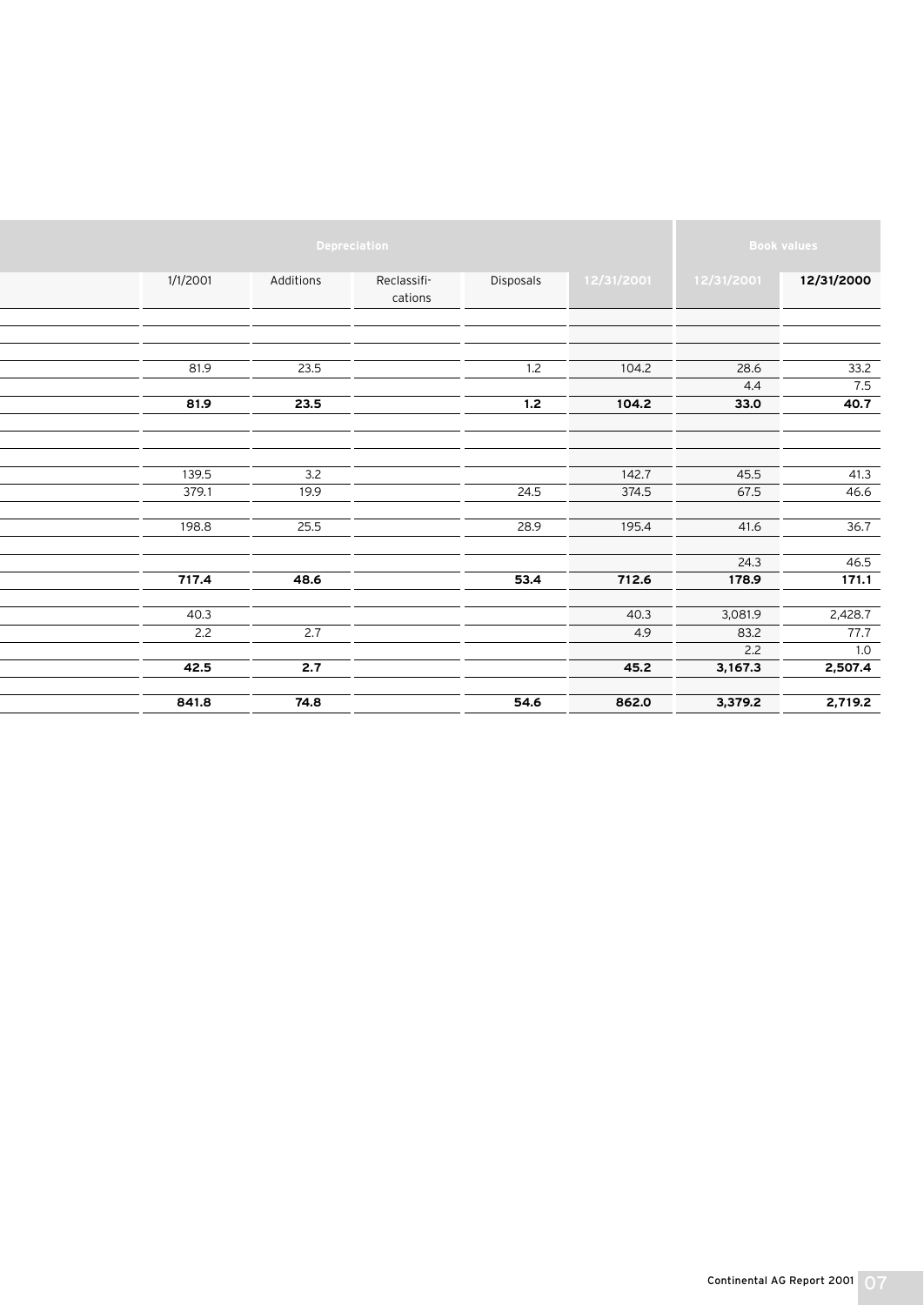## Continental Aktiengesellschaft Notes

#### **Preliminary Remark**

In order to enhance transparency, the annual financial statements and management reports of Continental AG and of the Continental Corporation have been prepared separately.

#### **Accounting and Measurement Methods**

**Assets** Purchased intangible assets are stated at their acquisition cost and are depreciated over their probable useful life using the straight-line method.

Fixed assets are carried at the cost of acquisition or production less regular depreciation. Moveable assets are depreciated using the declining balance method, while all other assets are depreciated using the straightline method. Where the declining balance method is used, the straight-line method is substituted where this would produce higher depreciation. Special tax writedowns are charged where these are required to ensure compliance with the authoritative principle of the commercial financial statements for the tax accounts. Movable assets acquired in the first half of the year are written down at the full rate of depreciation for the year; those acquired in the second half of the year are written down at half the annual depreciation charge. Low-value assets are written off in full in the year of their acquisition. As of fiscal 2001, acquisitions to moveable assets are regularly depreciated at the maximum declining balance rate of 20%.

Shares in affiliated companies and investments in associates are carried at cost less necessary depreciation. Interest-bearing loans are carried at their principal amount; interest-free and low-interest loans are discounted to their present value.

Inventories are carried at acquisition or production cost or at the lower fair value. The production costs comprise directly attributable costs and proportionate material and production overheads, as well as depreciation. Writedowns take account of inventory risks resulting from impaired marketability or excessive storage periods.

Appropriate valuation allowances take account of all identifiable risks in the receivables and other assets. Global valuation allowances are recognized for the general credit risk. Foreign currency receivables and liabilities are carried at the rate prevailing at the transaction date or, if they are hedged, at the hedging rates. Write-downs are charged to income for any unrealized exchange rate losses at the balance sheet date. Unrealized exchange rate gains are not recognized. Where permitted, extraordinary and tax writedowns charged on all fixed and current assets in previous years are rolled over.

**Equity and Liabilities** Provisions for pensions and similar obligations are generally measured on the basis of actuarial calculations in accordance with FAS 87 and are based on the 1998 mortality tables published by Prof. Dr. Klaus Heubeck in accordance with international principles. The other provisions have been set up for all identifiable risks, uncertain obligations and expected losses on the basis of prudent business practice. We have set up provisions for deferred maintenance that will be remedied by March 31, 2002, in the amount of the probable costs.

Liabilities are generally carried at their redemption amount.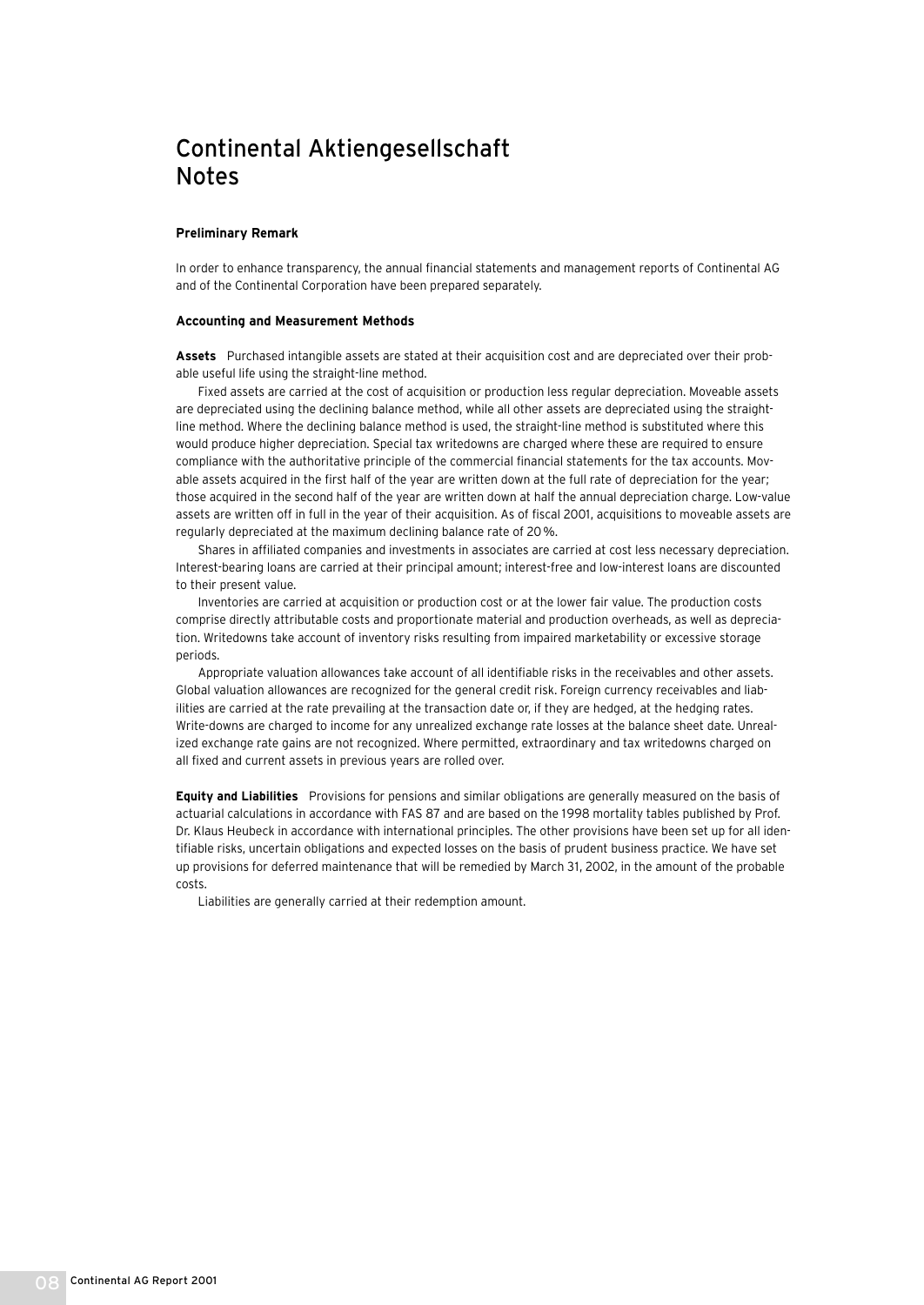## Notes to the Balance Sheet

### **Assets**

### **1 Investments**

The increase in shares in affiliated companies was primarily due to capital contributions to the wholly-owned subsidiaries UMG Beteiligungsgesellschaft mbH, Hanover/Germany, for the pro-rata acquisition of the Temic Group and Continental Automotive North America Inc., Charlotte, North Carolina/US, as well as the acquisition of shares in Temic Mexico, S.A. de C.V., Villa de Ayala/Mexico, from the DaimlerChrysler Group.

Other capital contribution were implemented at ContiTech Holding GmbH, Hanover/Germany, Continental do Brasil Produtos Automotivos Ltda., São Paulo/Brazil, and the Continental Teves Corporation, Tokyo/Japan.

The companies CAS-One Holdinggesellschaft mbH, Hanover/Germany, CAS-Two Holdinggesellschaft mbH, Hanover/Germany, and Continental of Taiwan Co. Ltd., Taipei/Taiwan, were also formed.

Shares in the previously affiliated companies Deutsche Schlauchboot Hans Scheibert GmbH & Co.KG, Eschershausen/Germany, and Wesbild Ventures Inc., Toronto/Canada, were disposed of.

The increase in investments was mainly due to capital contributions to SupplyOn AG, Stuttgart/Germany. The investment in Rubber Network.Com Ltd., Alpharetta, Georgia/US, was disposed of within the Group to Temic Automotive of North America Inc., Auburn Hills, Michigan/US.

A complete list of all equity interests has been filed with the Hanover Local Court. Loans mainly comprise loans to customers.

### **2 Inventories**

| in thousands of $\in$                   | 12/31/2001 | 12/31/2000 |
|-----------------------------------------|------------|------------|
| Raw materials, consumables and supplies | 26,810     | 25.101     |
| Work in progress                        | 19.905     | 22.393     |
| Finished goods and merchandise          | 82,189     | 86.743     |
| Payments on account                     | 1.024      | 1.053      |
| Advance payments received               | 196        | 186        |
|                                         | 129,732    | 135,104    |

### **3 Accounts Receivable and Other Assets**

|                                              |         | 12/31/2001                              |         | 12/31/2000                              |
|----------------------------------------------|---------|-----------------------------------------|---------|-----------------------------------------|
|                                              | Total   | <b>Thereof</b><br>with a<br>maturity of | Total   | <b>Thereof</b><br>with a<br>maturity of |
| in thousands of $\in$                        |         | > 1 Jahr                                |         | > 1 Jahr                                |
| Trade accounts receivable                    | 121,553 | 537                                     | 116.271 | 459                                     |
| Amounts receivable from affiliated companies | 501,684 |                                         | 555,410 |                                         |
| Amounts receivable from associates           | 634     |                                         | 1.617   |                                         |
| Other assets                                 | 28,775  | 4.916                                   | 40.873  | 9.934                                   |
|                                              | 652,646 | 5,453                                   | 714.171 | 10,393                                  |

Trade accounts receivable declined by € 62.1 million (2000: € 62.7 million) as a result of the sale of receivables.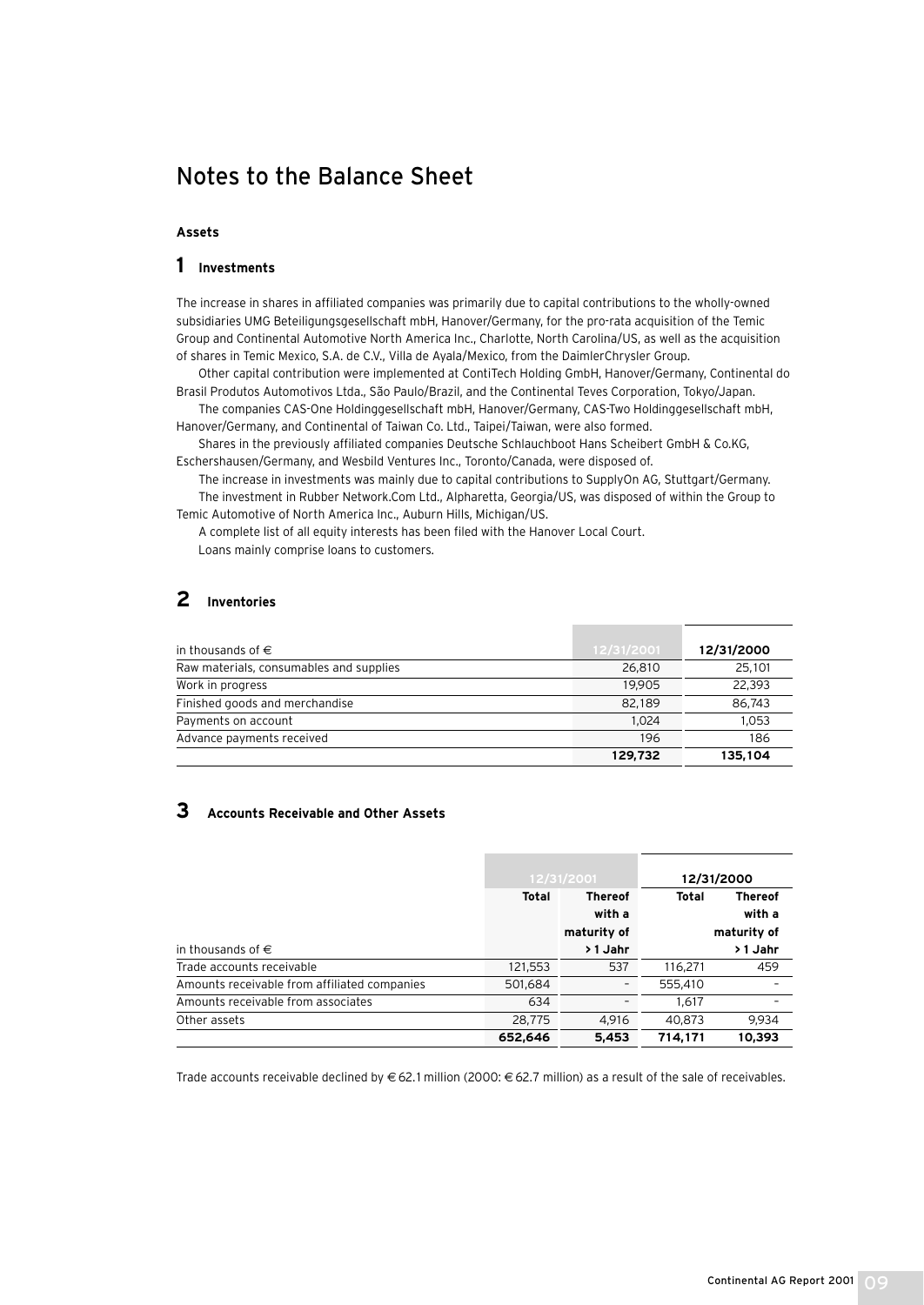### **4 Cash and Cash Equivalents**

| in thousands of $\in$                  | 12/31/2001 | 12/31/2000 |
|----------------------------------------|------------|------------|
| <b>Securities</b>                      | 120,125    | 138,012    |
| Cash in hand and central bank balances | 106        | 405        |
| Bank balances                          | 320.030    | 57.278     |
| Checks                                 | 6.509      | 3.975      |
|                                        | 446,770    | 199,670    |

The Securities item only contains treasury stock (8.1 million shares, or approximately 6.0% of the share capital) that were acquired under the authorization resolved by the Annual General Meeting on May 19, 2000. It is not intended to retire these shares.

An amount of € 0.3 million, earmarked for conversion to euro cash by the Central Bank, has not been included in cash and cash equivalents. The relevant payment for this was made in the new fiscal year.

### **5 Prepaid Expenses**

| in thousands of $\in$   | 12/31/2001 | 12/31/2000 |
|-------------------------|------------|------------|
| Loan redemption premium | 12.067     | 12.738     |
| Other prepaid expenses  | 566        | 470        |
|                         | 12,633     | 13,208     |

The redemption premium for a convertible bond with a nominal amount of €250 million is being written down using the straight-line method over the five-year life of the bond, and the redemption premium for a bond with a nominal amount of € 500 million is being written down using the straight-line method over the seven-year life of the bond.

#### **Equity and Liabilities**

### **6 Subscribed Common Stock**

The subscribed common stock as against the previous year by  $\in$  0.7 million as a result of the issue of employee shares and by a further  $\in$  0.2 million as a result of conversions.

As a result of the resolution of the Annual Shareholders' Meeting on May 23, 2001, the Company has an authorized capital of € 166 million that can be used to issue new shares until May 22, 2006.

As a result of the resolution of the Annual Shareholders' Meeting on June 5, 1998, the Company had an authorized capital originally amounting to € 102.3 million that could be used to issue new shares until June 4, 2003. The unused authorized capital was revoked by way of the resolution of the last Annual Shareholders' Meeting.

As a result of the resolution of the Annual Shareholders' Meeting on June 4, 1997, the Company has authorized capital originally amounting to €5.1 million that can be used to issue employee shares. This authorized capital has since been reduced to  $\in$  1.9 million as a result of the issue of employee shares since that date.

The Company's share capital amounts to €343,358,197.76 and is divided into 134,124,296 no-par value shares. A total of 581,000 conversion rights granted under the 1996 stock option plan for Executive Board members and senior executives have not yet been utilized. Every  $\epsilon$  0.51 of the convertible loan entitles the holder to convert this to one share of Continental AG.

545,000 of the total of 1,564,664 options from the stock option plan for members of the Executive Board and senior executives set up in 1999 have been issued. Each option entitles the holder to subscribe for one share.

The 2% 1999/2004 convertible bond issued on October 25, 1999, is linked to the right to subscribe for 38.83 shares when exchanging a bond with a principal amount of € 1,000. This amounts to up to 9,707,500 no-par value shares.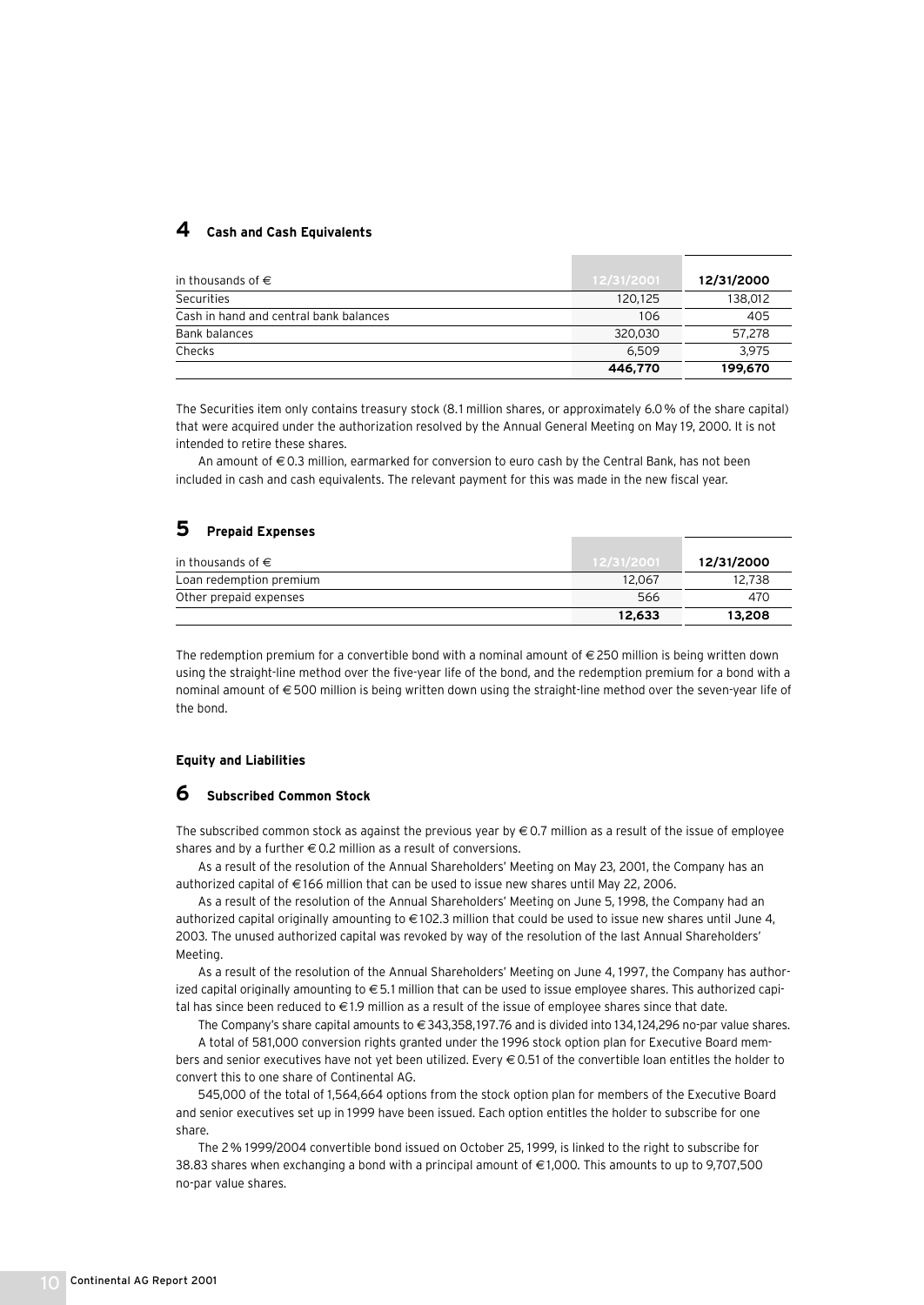By way of the resolution of the Annual General Meeting on May 23, 2001, the conditional capital was increased by € 140.0 million to grant conversion and option rights for new convertible bonds and warrants to be issued in the future. The existing conditional capital of  $\in 76.8$  million intended to grant conversion and option rights was revoked by way of the resolution of the Annual General Meeting on May 23, 2001.

The change in conditional capital is shown in the table below:

| Conditional capital as of December 31, 2001 | 170,837 |
|---------------------------------------------|---------|
| New creation                                | 140,000 |
| Revocation                                  | 76.800  |
| Conversion and option rights                | 128     |
| Conditional capital as of December 31, 2000 | 107.765 |
| in thousands of $\in$                       |         |

### **7 Capital Reserves**

The premium derived from the issue of shares in excess of their nominal value increased the capital reserves by € 2.8 million. As a result, the capital reserves amounted to € 967.9 million at the balance sheet date.

### **8 Surplus Reserve**

| in thousands of $\in$      | 12/31/2001 | 12/31/2000 |
|----------------------------|------------|------------|
| Reserve for treasury stock | 120.125    | 138.012    |
| Other surplus reserves     | 33,500     | 33,500     |
|                            | 153.625    | 171,512    |

Withdrawals from the reserve for treasury stock in the amount of €17.9 million are due to write-downs on treasury stock at the balance sheet date.

### **9 Special Tax-allowable Reserves**

| in thousands of $\in$                      | 12/31/2001 | 12/31/2000 |
|--------------------------------------------|------------|------------|
| Write-ups of financial assets              | 63.920     | 95,880     |
| Write-ups of current assets                |            | 920        |
| Reserve in accordance with section 6b EStG |            | 484        |
|                                            | 63,920     | 97.284     |

In accordance with section 52 (16) EStG (German Income Tax Act) as amended by the Steuerentlastungsgesetz (German Tax Relief Act) 1999/2000/2002, the special tax-allowable reserves contain 2/5 of the writeups of financial assets. The reserve in accordance with section 6b EStG were transferred to newly constructed factory buildings.

### **10 Provisions**

| in thousands of $\in$            | 12/31/2001 | 12/31/2000 |
|----------------------------------|------------|------------|
| Pensions and similar obligations | 233.042    | 215,765    |
| Taxes                            | 112,384    | 64.987     |
| Other provisions                 | 200,998    | 188.258    |
|                                  | 546,424    | 469,010    |

Pension provisions are determined in accordance with US GAAP (FAS 87).

Other provisions cover identifiable risks and other uncertain obligations. In particular, they contain provisions for warranties, bonus payments, personnel and social security expenses, deferred maintenance as well as holiday and anniversary provisions. The increase is mainly due to the provision for potential early retirement.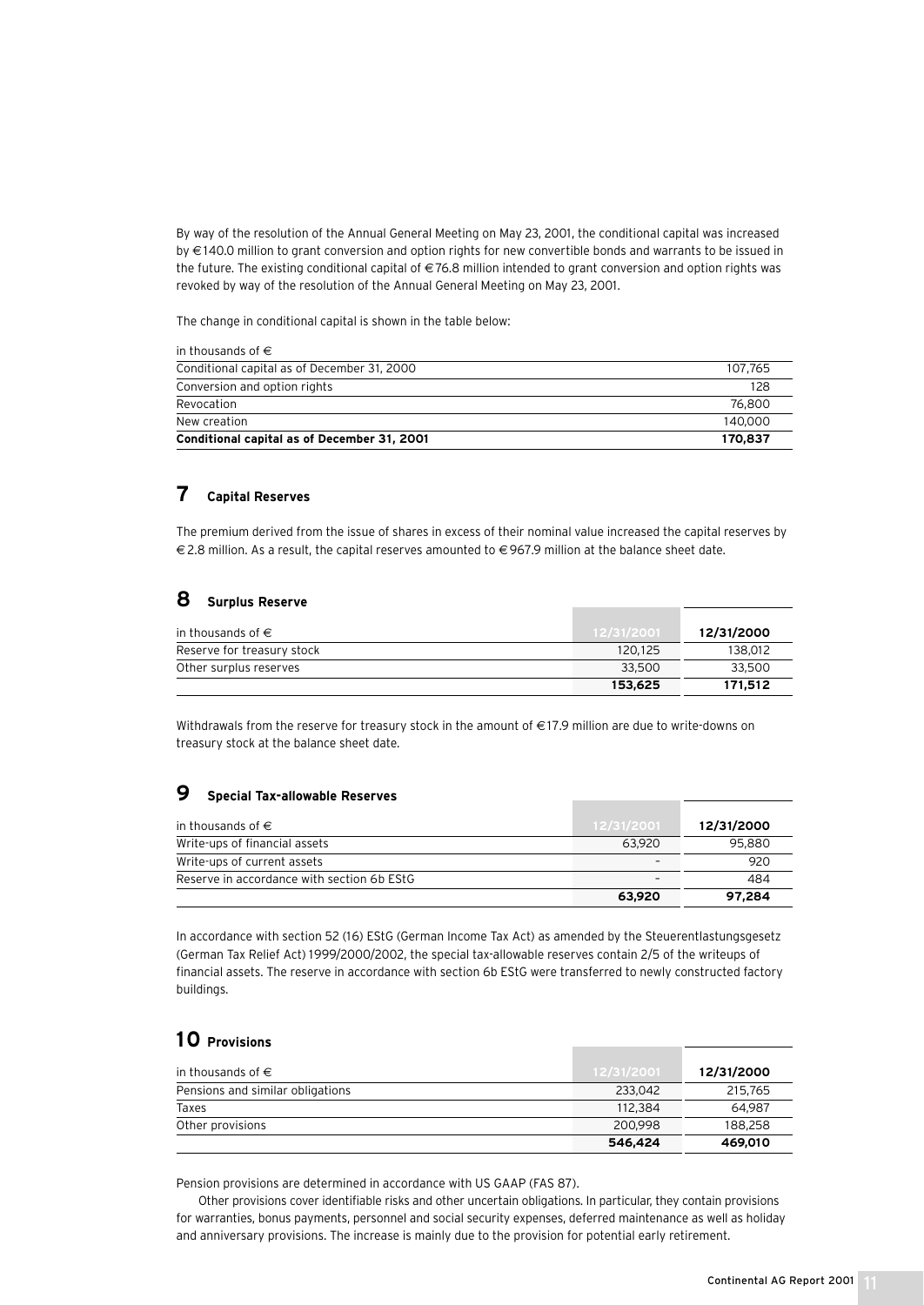### **1 1 Liabilities**

| in thousands of $\in$                   | 12/31/2001 | thereof<br>with a<br>maturity of<br>< 1 year | thereof<br>with a<br>maturity of<br>> 5 years | 12/31/2000 | thereof<br>with a<br>maturity of<br>< 1 year | thereof<br>with a<br>maturity of<br>> 5 years |
|-----------------------------------------|------------|----------------------------------------------|-----------------------------------------------|------------|----------------------------------------------|-----------------------------------------------|
| Loans, convertible                      | 267,945    | 917                                          |                                               | 267,975    | 917                                          |                                               |
| non-convertible                         | 502,387    | 2,387                                        | 500,000                                       |            |                                              |                                               |
| Liabilities to banks                    | 722,839    | 561,596                                      |                                               | 431,218    | 361,001                                      |                                               |
| Trade accounts payable                  | 57,133     | 57,133                                       |                                               | 73,032     | 73,032                                       |                                               |
| Liabilities on bills accepted and drawn | 133        | 133                                          |                                               | 111        | 111                                          |                                               |
| Liabilities to affiliated companies     | 688,954    | 688,954                                      |                                               | 761,253    | 761,253                                      |                                               |
| Liabilities to associates               | 10,653     | 10,653                                       |                                               | 10,062     | 10,062                                       |                                               |
| Other liabilities                       | 293,597    | 233,597                                      |                                               | 127,636    | 67,636                                       |                                               |
| thereof: taxes                          | (5, 347)   |                                              |                                               | (3,625)    |                                              |                                               |
| for social security                     | (8, 782)   |                                              |                                               | (9,441)    |                                              |                                               |
|                                         | 2,543,641  | 1,555,370                                    | 500,000                                       | 1,671,287  | 1,274,012                                    |                                               |

#### **Guarantees**

| in thousands of $\in$                          | 12/31/2001 | 12/31/2000 |
|------------------------------------------------|------------|------------|
| Liabilities from bills of exchange             | 57.083     | 44.619     |
| Liabilities from quarantees                    | 1.052.060  | 955.054    |
| Liabilities from warranties                    | 174,800    | 170,062    |
| Liability from shares in cooperative societies | 28         | 28         |
| Joint liability for pension obligations        | 45,503     | 47.363     |

The liabilities from bills of exchange resulted from the discounting of trade bills. The liabilities from guarantees relate, with the exception of €3.0 million, to liabilities incurred by our subsidiaries and equity interests, and in particular sureties and guarantees amounting to €1,005 million for capital market finance for Continental Rubber of America Corp., Wilmington, Delaware/US, Continental Tire North America Inc., Charlotte, North Carolina/US and Continental UK Group Holdings Ltd., West Drayton/United Kingdom. The joint liability for pension obligations is the result of the transfer of pension obligations to the spun-off ContiTech companies.

#### **Other Financial Obligations**

Obligations in 2002 and later relate to rental and leasing contracts for real estate used for operations (€ 104.0 million), outsourced hardware and software (€ 90.1 million) and machinery and operating and office equipment (€ 33.0 million). Liabilities from orders relating to investments in fixed assets amount to € 25.4 million.

#### **Disclosure in accordance with the Wertpapierhandelsgesetz**

In accordance with sections 21 and 22 of the Wertpapierhandelsgesetz (WpHG – German Securities Trading Act), Allianz Aktiengesellschaft, Munich, disclosed in July 2001 that it had exceeded the threshold of 5% of the voting rights in Continental AG. Allianz holds 7.44% of Continental's voting rights. This percentage contains 6.45% of the voting rights to be added in accordance with section 22 (1) no. 2 of the WpHG. Continental published this disclosure in the Börsen-Zeitung of August 8, 2001, in accordance with section 25 (1), sentence 1 of the WpHG.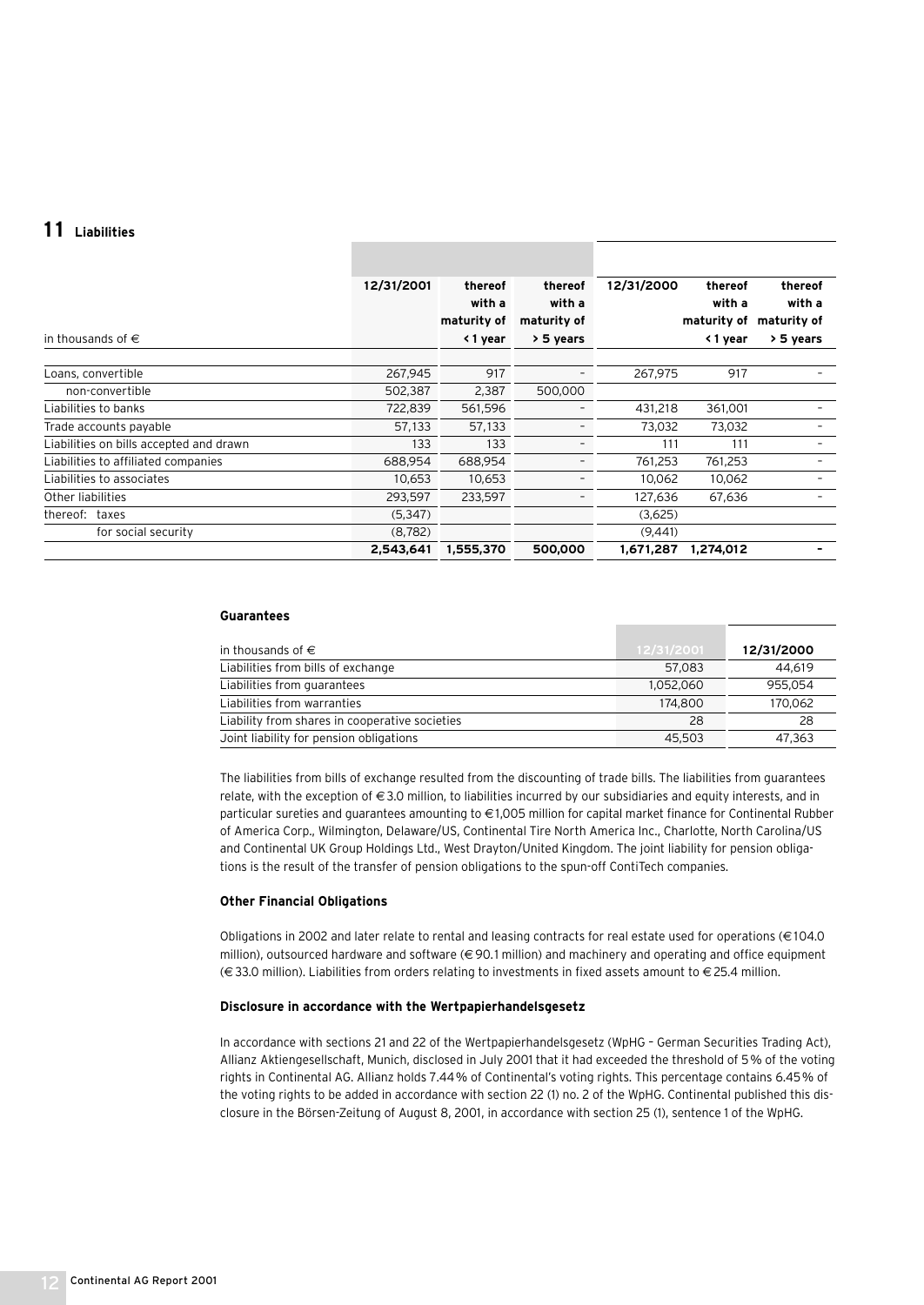## Notes to the Statements of Income

## **12 Sales**

|                           |         |         | Change  |
|---------------------------|---------|---------|---------|
| in millions of $\epsilon$ | 2001    | 2000    | in $%$  |
| Broken down by segment    |         |         |         |
| <b>Tires</b>              | 1,663.0 | 1,577.6 | $+5.4$  |
| Other income              | 187.1   | 192.2   | $-2.6$  |
|                           | 1,850.1 | 1,769.8 | $+4.5$  |
| Broken down by region     |         |         |         |
| Germany                   | 916.1   | 924.7   | $-0.9$  |
| Rest of Europe            | 797.1   | 737.3   | $+8.1$  |
| Other                     | 136.9   | 107.8   | $+27.0$ |

### **13 Other Operating Income**

| in thousands of $\in$                                         | 2001    | 2000    |
|---------------------------------------------------------------|---------|---------|
| Income from the disposal of fixed assets                      | 25,826  | 1.583   |
| Income from the reduction of allowances for doubtful accounts | 20.771  |         |
| Income from the reversal of provisions                        | 4.137   | 41.433  |
| Income from the reversal of special tax-allowable reserves    | 33.364  | 32.267  |
| Other income                                                  | 137.260 | 149.601 |
|                                                               | 221,358 | 224,884 |

Income from the disposal of fixed assets is mainly due to the disposal of Deutsche Schlauchboot Hans Scheibert GmbH & Co.KG, Eschershausen/Germany, and of Wesbild Ventures Inc., Toronto/Canada.

Other income contains cost allocations to other consolidated companies amounting to € 93.3 million (2000: € 91.9 million). In addition, this item also includes ongoing income from other ancillary business and other income.

### **14 Other Operating Expenses**

| in thousands of $\in$                                 | 2001    | 2000    |
|-------------------------------------------------------|---------|---------|
| Losses from the disposal of fixed assets              | 563     | 225     |
| Write-downs of current assets (excluding inventories) | 3.184   | 29.004  |
| Transfer to special tax-allowable reserves            |         | 484     |
| Other expenses                                        | 161.650 | 169.693 |
| Other taxes                                           | 1.158   | 972     |
|                                                       | 166,555 | 200,378 |

The other expenses comprise, among other things, expenses for ancillary business.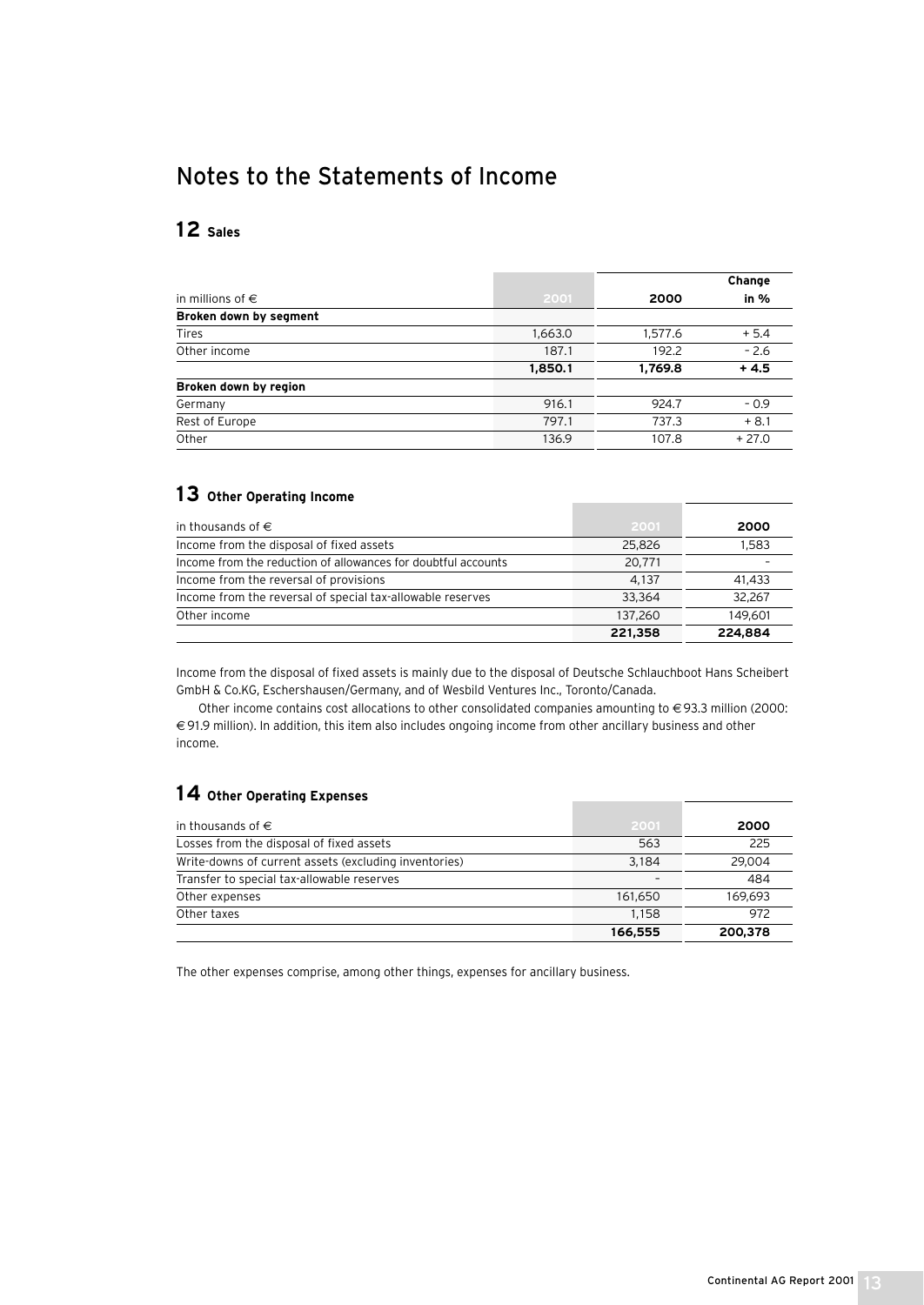### **15 Net Income/(Expense) from Financial Activities**

| in thousands of $\in$                                    | 2001       | 2000          |
|----------------------------------------------------------|------------|---------------|
| <b>Operating result and loss</b>                         |            |               |
| Income from profit transfer agreements                   | 15,101     | 190.868       |
| Income from investments                                  |            |               |
| in affiliated companies                                  | 213,912    | 134.381       |
| in associated companies                                  | 312        | 3.451         |
| in other companies                                       | 245        | 306           |
| Loss absorption from profit and loss transfer agreements | $-146.355$ | $-264.200$    |
|                                                          | 83,215     | 64.806        |
| Net interest income/(expense)                            |            |               |
| Income from other investments and long-term loans        | 44         | $\mathcal{P}$ |
| Other interest and similar income                        |            |               |
| From affiliated companies                                | 26,228     | 25,014        |
| From other companies                                     | 12,569     | 10,845        |
| Interest and similar expenses                            |            |               |
| to affiliated companies                                  | $-16.516$  | $-21,621$     |
| to other companies                                       | $-76.886$  | $-62.645$     |
|                                                          | $-54,561$  | -48,405       |
| Amortization of financial assets and investments         |            |               |
| classified as current assets                             | $-20,581$  | $-39,080$     |
| Net income/(expense) from financial activities           | 8.073      | $-22.679$     |

The operating result includes € 81.9 million (previous year: € 60.0 million) from profit transfer agreements and dividends from domestic companies.

After ongoing losses by our English dealer chain National Tyre Service Ltd., Stockport/United Kingdom had required an impairment of €260 million of the investment in the UK parent company, Continental UK Group Holdings Ltd., West Drayton/United Kingdom, last year. The disposal of trading activities resulted in a further write-down of €95 million. Continental AG absorbed this loss, which was incurred at Continental Caoutchouc-Export-AG, Hanover/ Germany, as part of the profit and loss transfer agreement that exists with that company. The loss takeover according to the profit and loss transfer agreement with Vergölst GmbH, Bad Nauheim/Germany, which has yet to be approved by the Annual General Meeting, amounts to € 41 million. The absorption of losses from ContiTech Holding GmbH, Hanover/Germany, (€ 1 1 million) was mainly due to the write-down at CT Ages S.p.A., Santena/ Italy, and the one-off effect of the creation of the provision for potential early retirement.

The higher income from profit transfer agreements of €175.8 million in 2000 was mainly due to the one-off effect of the profit transfer agreement between Benecke-Kaliko AG, Hanover/Germany, and Göppinger Kaliko GmbH, Eislingen/Germany, which came into effect in that year, as well as the profit transfer from ContiTech Holding GmbH, Hanover/Germany.

A €17.9 million writedown (previous year: €20.2 million) was charged on the treasury stock acquired in fiscal 2000 at an acquisition cost of € 158.2 million, due to the lower price at the balance sheet date.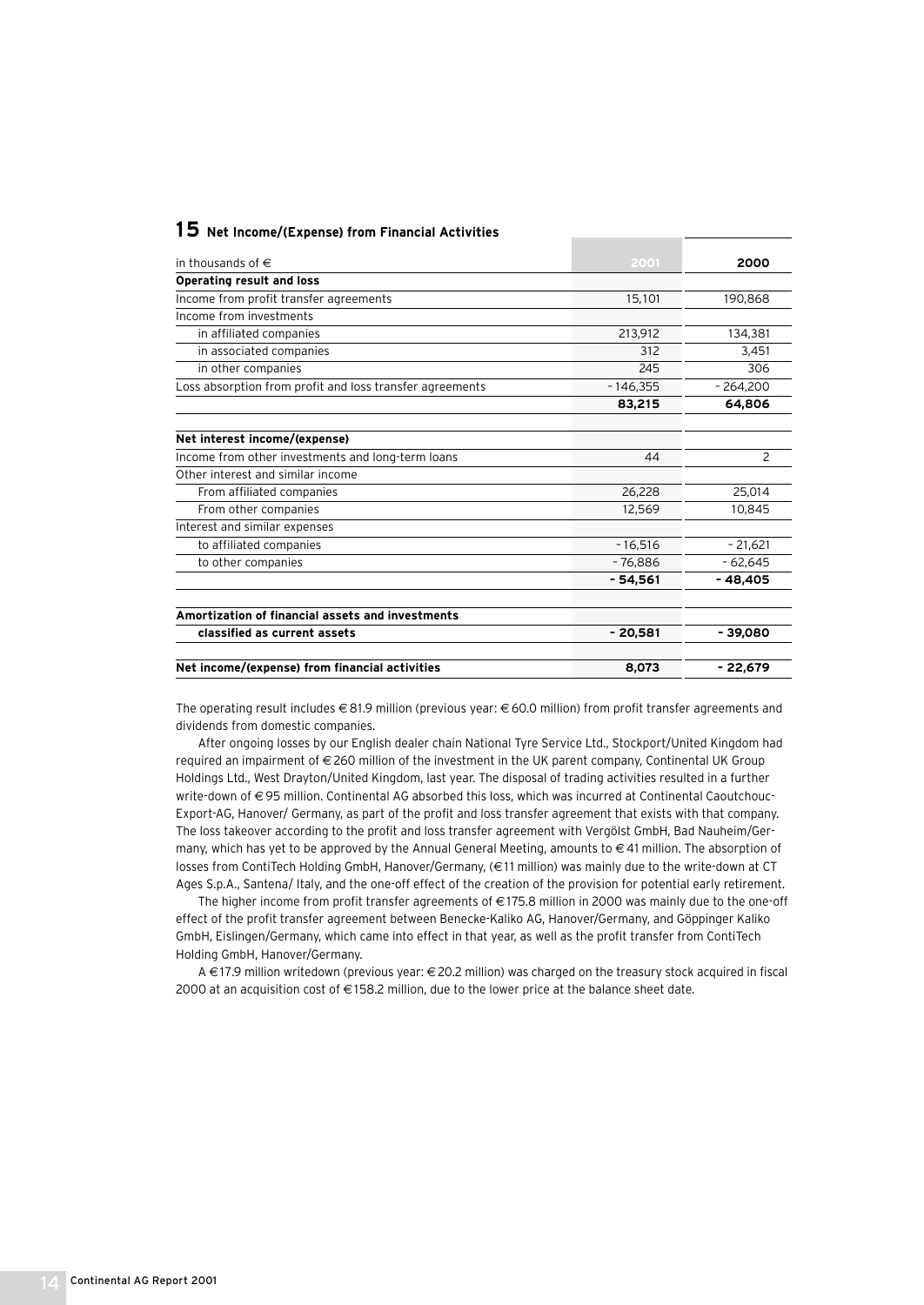## **16 Extraordinary Expense**

The extraordinary expense is due a subsidy paid to Continental Automotive North America Inc., Charlotte, North Carolina/USA, for restructuring measures in 2001.

## **17 Taxes on Income**

The tax expense of € 13.8 million includes an income tax to related companies under profit and loss pooling agreements in the amount of  $\in$  25.5 million.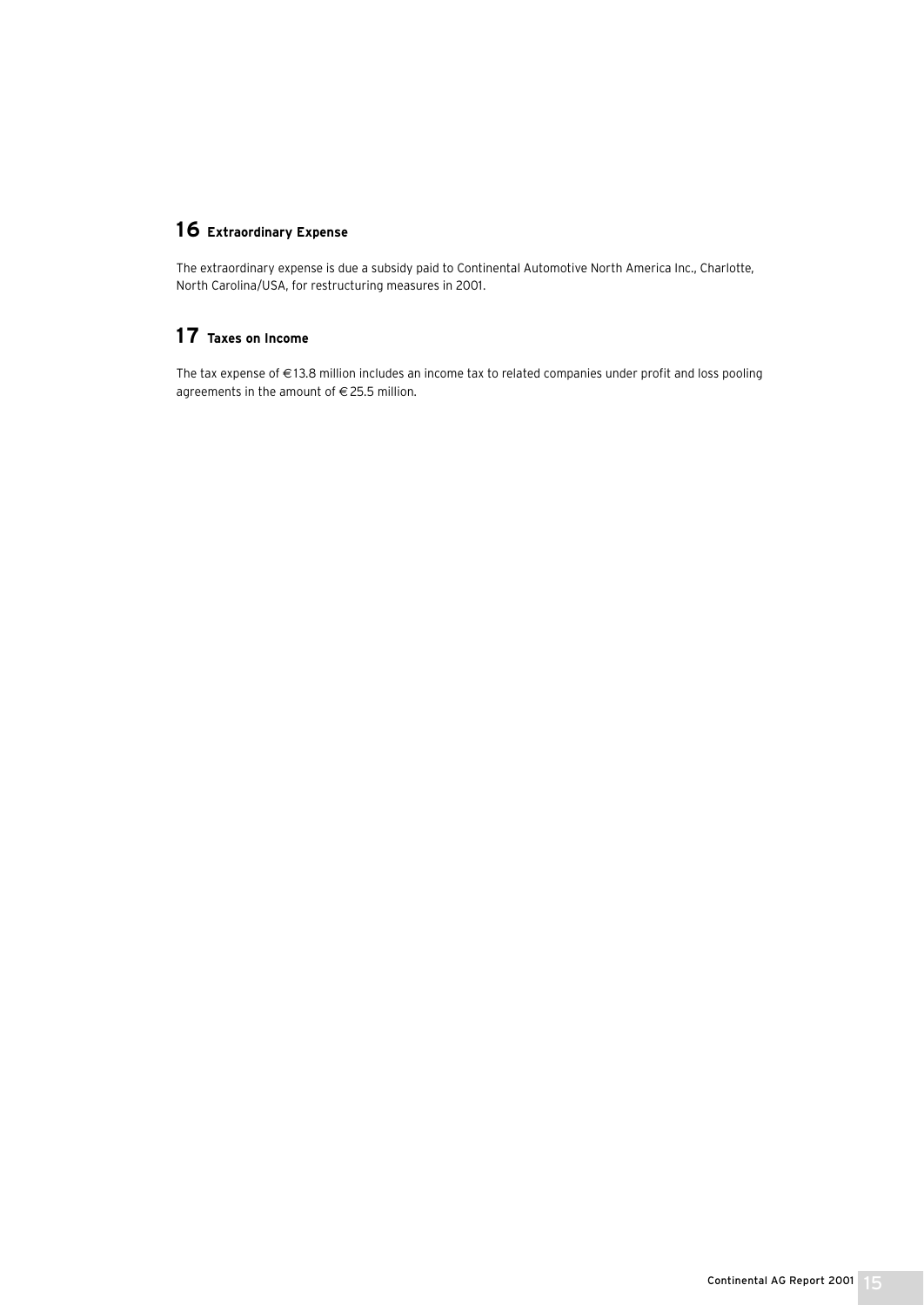## Other Disclosures

#### **Cost of Materials**

| in thousands of $\in$                           | 2001      | 2000    |
|-------------------------------------------------|-----------|---------|
| Cost of raw materials, consumables and supplies |           |         |
| and of purchased merchandise                    | 946.152   | 902.712 |
| Cost of purchased services                      | 79.019    | 76.562  |
|                                                 | 1,025,171 | 979.274 |

#### **Personnel Expenses**

| in thousands of $\in$           | 2001     | 2000      |
|---------------------------------|----------|-----------|
| Wages and salaries              | 356.122  | 315,295   |
| Social security costs           |          |           |
| and other pension costs         | 90.782   | 81.041    |
| thereof for retirement benefits | (29.804) | (21, 771) |
|                                 | 446,904  | 396,336   |

#### **Average Number of Employees per Quarter**

|                    | 2001  | 2000  |
|--------------------|-------|-------|
| Salaried employees | 3,073 | 2,983 |
| Wage earners       | 4.521 | 4.470 |
|                    | 7,594 | 7.453 |

#### **Depreciation and Amortization**

The amortization of intangible assets and financial assets and the depreciation of fixed assets calculated in accordance with the principles of the German Commercial Code can be seen in the "Statement of Changes in Fixed Assets". Depreciation and amortization contain € 732 thousand in tax depreciation and amortization in accordance with section 6b EStG.

#### **Remuneration of the Supervisory Board and the Executive Board**

Expenditure on the remuneration of the Supervisory Board amounts to €621 thousand, while the amount of remuneration paid to the Executive Board, including the executive boards of subsidiaries, amounts to €3,966 thousand. Remuneration paid to former members of the Executive Board and their surviving dependents amounts to €9,028 thousand.

Provisions amounting to €46,679 thousand have been set up for pension obligations to former members of the Executive Board and their surviving dependents.

#### **Proposal for the Distribution of Earnings**

After transfers from the reserve for treasury stock, and taking into account the net loss for the period and the retained profits brought forward, the retained earnings amount to €2.1 million. It is proposed to carry forward the retained earnings on new account.

Hanover, March 11, 2002

Continental Aktiengesellschaft

The Executive Board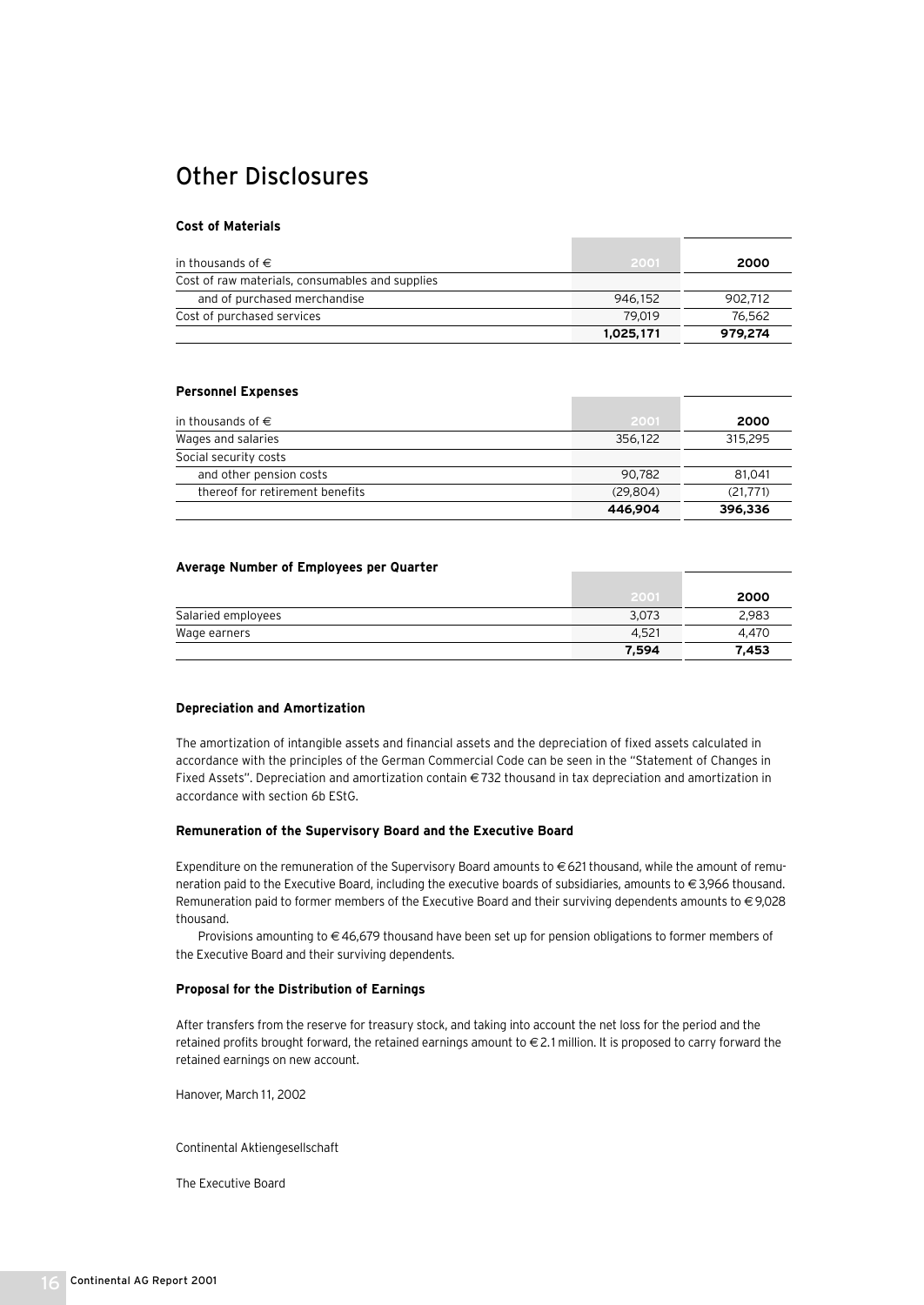## Auditors' Report

We have audited the annual financial statements, together with the bookkeeping system, and the management report of Continental Aktiengesellschaft for the business year from January 1 to December 31, 2001. The maintenance of the books and records and the preparation of the annual financial statements and management report in accordance with German commercial law (and supplementary provisions in the articles of incorporation/ partnership agreement) are the responsibility of the Company's management. Our responsibility is to express an opinion on the annual financial statements, together with the bookkeeping system, and the management report based on our audit.

We conducted our audit of the annual financial statements in accordance with § 317 HGB ["Handelsgesetzbuch: German Commercial Code"] and the German generally accepted standards for the audit of financial statements promulgated by the Institut der Wirtschaftsprüfer in Deutschland (IDW). Those standards require that we plan and perform the audit such that misstatements materially affecting the presentation of the net assets, financial position and results of operations in the annual financial statements in accordance with [German] principles of proper accounting and in the management report are detected with reasonable assurance. Knowledge of the business activities and the economic and legal environment of the Company and evaluations of possible misstatements are taken into account in the determination of audit procedures. The effectiveness of the internal control system relating to the accounting system and the evidence supporting the disclosures in the books and records, the annual financial statements and the management report are examined primarily on a test basis within the framework of the audit. The audit includes assessing the accounting principles used and significant estimates made by management, as well as evaluating the overall presentation of the annual financial statements and management report. We believe that our audit provides a reasonable basis for our opinion.

Our audit has not led to any reservations.

In our opinion, the annual financial statements give a true and fair view of the net assets, financial position and results of operations of the Company in accordance with [German] principles of proper accounting. On the whole the management report provides a suitable understanding of the Company's position and suitable presents the risks of future development.

Hanover, March 11, 2002

KPMG Deutsche Treuhand-Gesellschaft Aktiengesellschaft Wirtschaftsprüfungsgesellschaft

Papenberg Schulze Wirtschaftsprüfer Wirtschaftsprüfer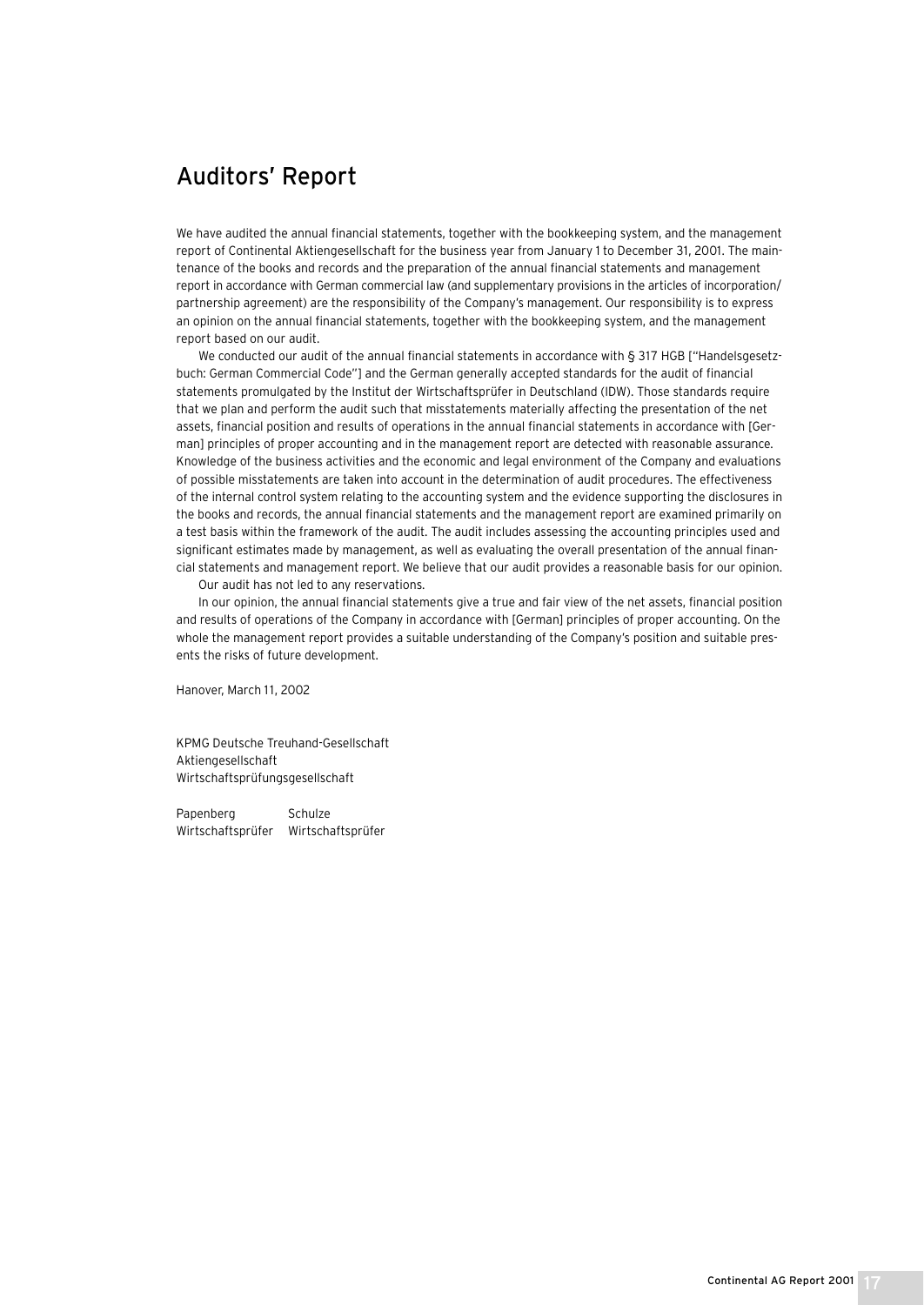## Members of the Supervisory Board

**Hubertus von Grünberg** Chairman Member of various Supervisory Boards

**Richard Köhler\*** Deputy Chairman Chairman of the Corporate Employee Council and of the Employee Council for the Korbach Plant, Chairman of the European Employee Council

**Heidemarie Aschermann\*** Deputy Chairperson of the Employee Council for the Northeim Plant

**Manfred Bodin** Chairman of the Executive Board, Norddeutsche Landesbank Girozentrale

**Diethart Breipohl** Member of various Supervisory Boards

**Werner Breitschwerdt** Consultant

**Michael Deister\*** Member of the Employee Council for the Stöcken Plant

**Wilfried Eickmann\*** Member of the Supervisory Board (until June 30, 2001)

**Michael Frenzel** Chairman of the Executive Board, Preussag AG

**Hans-Olaf Henkel**  President of the Wissenschaftsgemeinschaft Gottfried-Wilhelm-Leibniz

**Karl-Heinz Hilker\*** Chairman of the Employee Council for the Vahrenwald Plant and Deputy Chairman of the Joint Employee Council Continental AG

The information required by section 285 no. 10 HGB is contained in the Notes to the Annual Report 2001 for Continental Corporation on pages 78 – 79.

\* Employee representatives

**H. Peter Hüttenmeister\***

Northern Region Manager, IG Bergbau, Chemie, Energie (Union of Mining, Chemical, Energy Industries)

**Gerhard Knuth\*** Chairman of the Joint Employee Council of Continental Teves AG & Co. oHG

**Hartmut Meine\*** District Manager of IG Metall (German Metalworkers' Union) District Hanover for Lower Saxony and Saxony-Anhalt (since July 11, 2001)

**Werner Mierswa\*** Chairman of the Employee Council Headquarters Continental AG and Chairman of the Joint Employee Council Continental AG

**Rainer Stark\*** Head of Corporate Quality and Environment

**Fred G. Steingraber** Chairman Emeritus A.T. Kearney

**Dirk Sumpf\*** Hanover District Manager, IG Bergbau, Chemie, Energie (Union of Mining, Chemical, Energy Industries)

**Giuseppe Vita** Member of various Supervisory Boards

**Bernd W. Voss** Member of various Supervisory Boards

**Ulrich Weiss** Member of various Supervisory Boards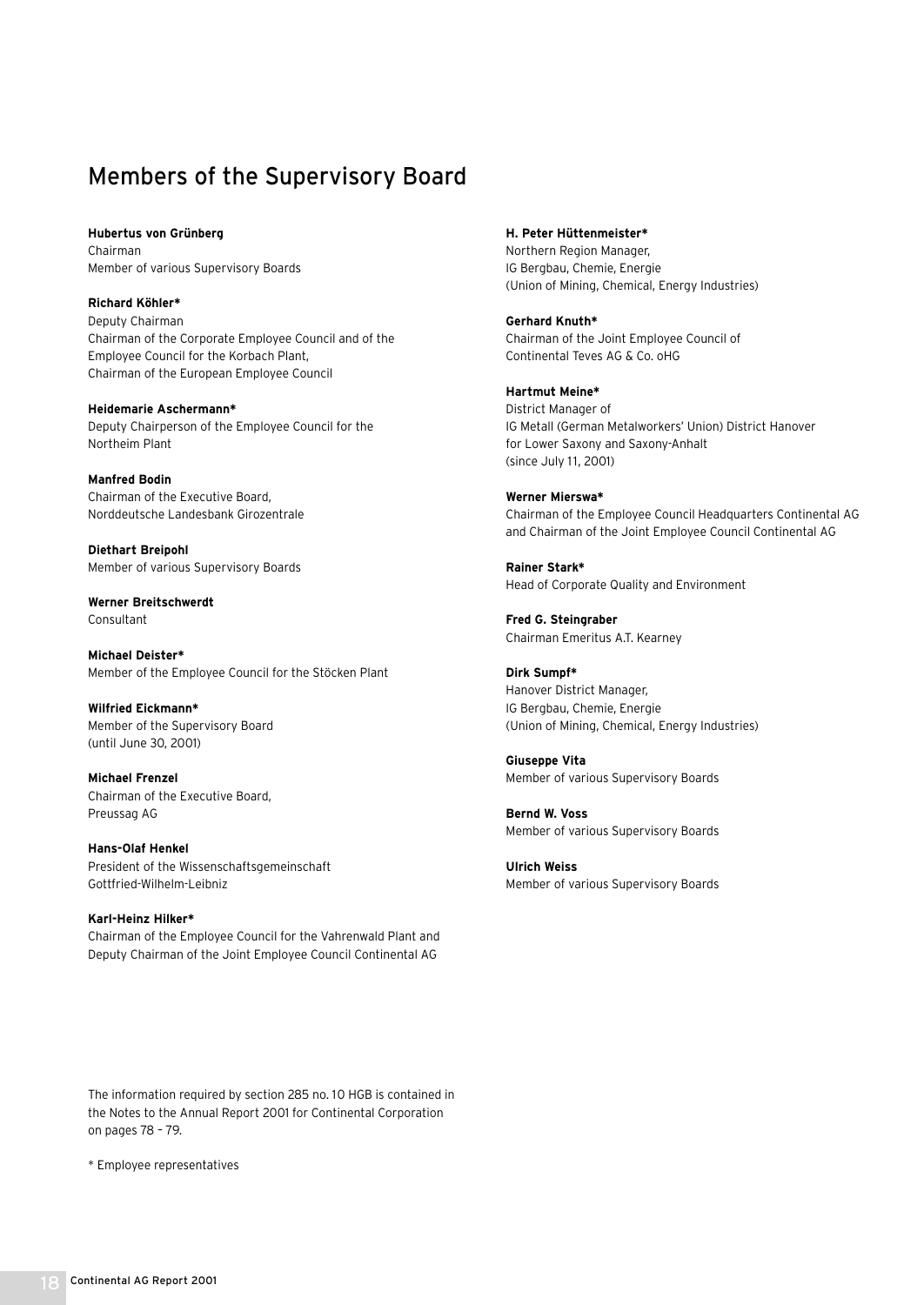## Members of the Executive Board

**Stephan Kessel**

Chairman Passenger Tires (until September 11, 2001)

#### **Manfred Wennemer**

Chairman Passenger Tires (since September 11, 2001) ContiTech

### **Wolfgang Ziebart**

Deputy Chairman Continental Automotive Systems

### **Bernd Frangenberg**

Continental Tire North America (until March 31, 2002)

### **Klaus Friedland** Finance, Controlling, Human Resources and Law Director of Personnel

**Hans-Joachim Nikolin** Commercial Vehicle Tires, Quality and Environment, Conti International

### **Generalbevollmächtigte**

**Bernadette Hausmann** Procurement and Strategic Technology (until December 31, 2001)

**Werner P. Paschke** Controlling and Accounting

The information required by section 285 no. 10 HGB is contained in the Notes to the Annual Report 2001 for Continental Corporation on page 80.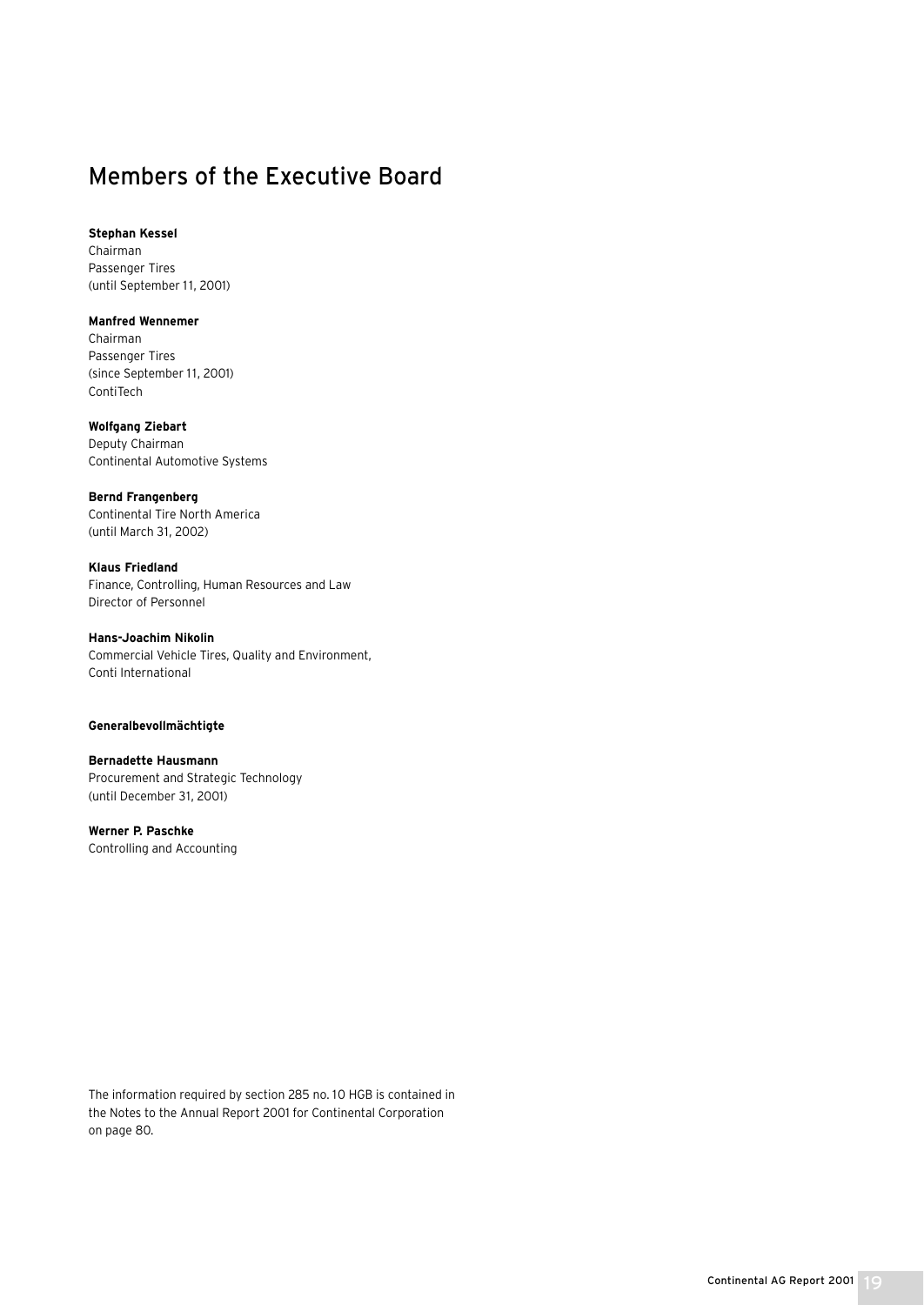### **Financial Calendar**

#### **2002**

| Preliminary figures for fiscal year 2001  | March 8    |
|-------------------------------------------|------------|
| Financials press conference               | April 11   |
| International analyst conference          | April 11   |
| Interim report on first three months 2002 | May 2      |
| Annual Shareholders' Meeting              | May 29     |
| Interim report on first six months 2002   | July 31    |
| Interim report on first nine months 2002  | October 31 |
| International analyst conference          | October 31 |

### **2003**

| Preliminary figures for fiscal year 2002  | March   |
|-------------------------------------------|---------|
| Financials press conference               | April   |
| International analyst conference          | April   |
| Interim report on first three months 2003 | May     |
| Annual Shareholders' Meeting              | May 23  |
| Interim report on first six months 2003   | July    |
| Interim report on first nine months 2003  | October |
| International analyst conference          | October |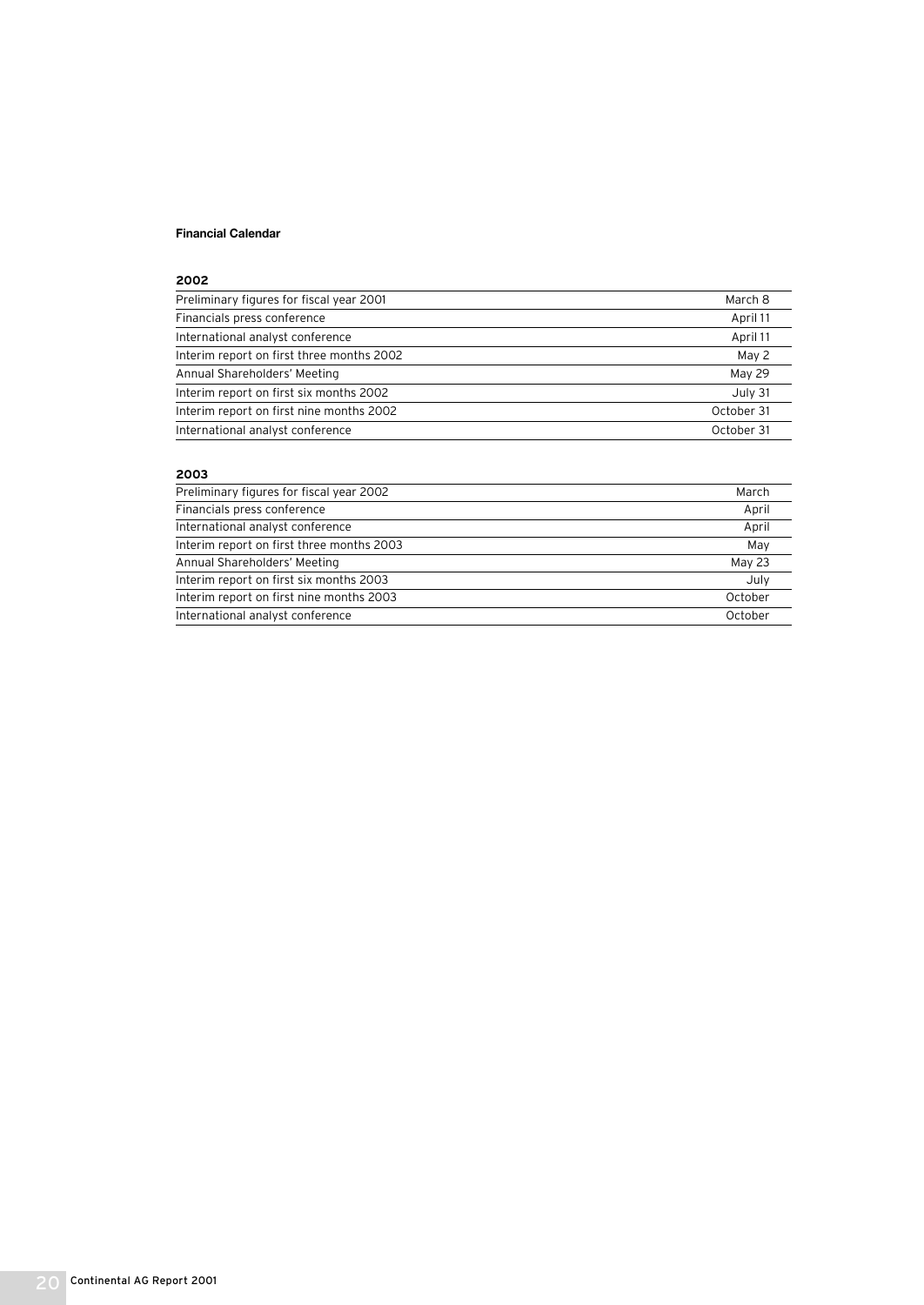This Annual Report is also published in German.

The full Annual Report of Continental Corporation is available in English and German.

To obtain a copy of any of these reports, please contact:

Continental Aktiengesellschaft Corporate Communications - Corporation Fax:+49 (0) 511 938-8 17 70 e-mail: prkonzern@conti.de